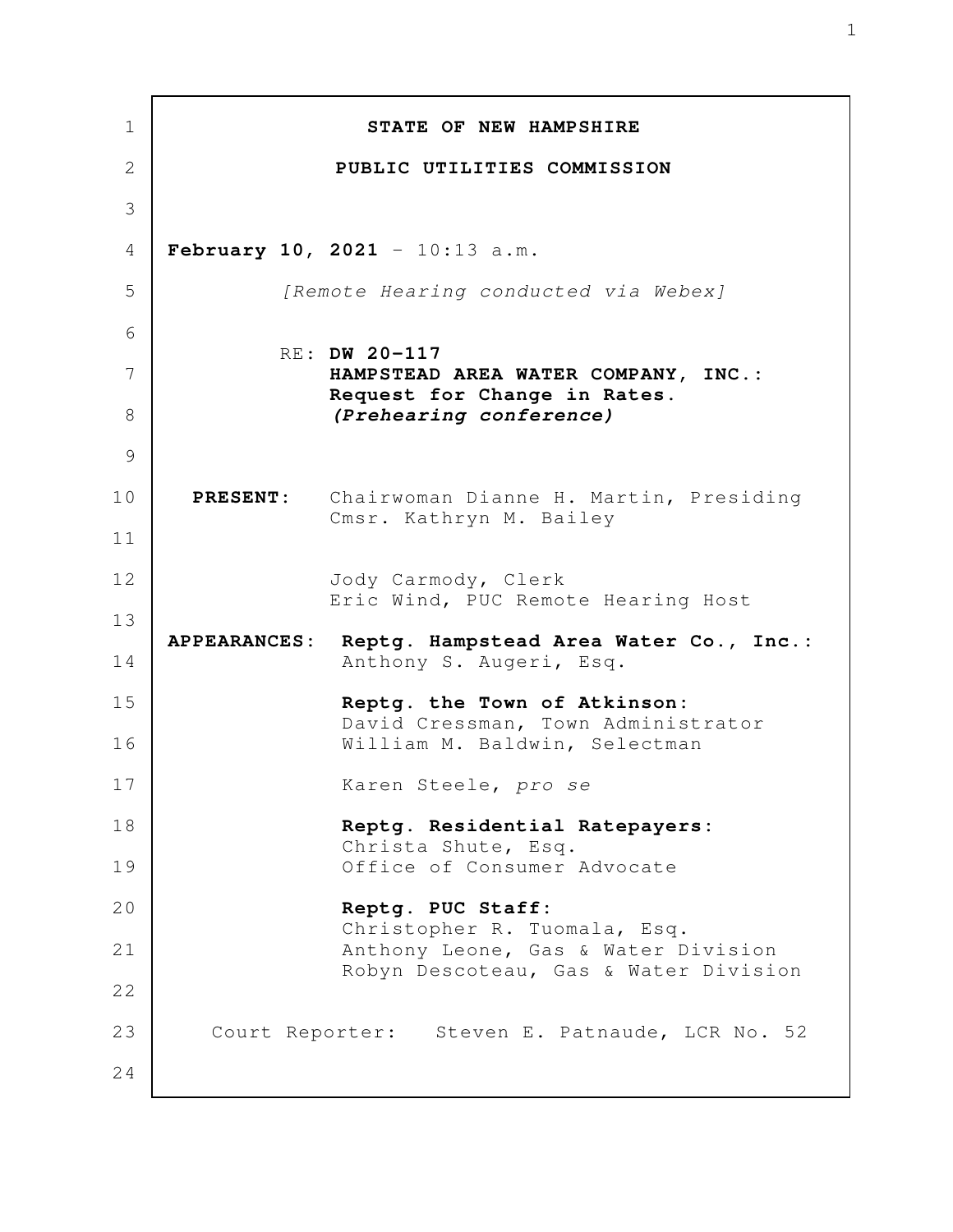**I N D E X PAGE NO. STATEMENTS RE: MOTIONS TO INTERVENE BY:**  Mr. Augeri 7 Mr. Tuomala 7 Ms. Steele 9 Mr. Cressman *(responding)* 10 Mr. Baldwin *(responding)* 11 *QUESTIONS BY:* Chairwoman Martin 9, 10, 11 Commissioner Bailey 9 **\* \* \* STATEMENTS OF PRELIMINARY POSITION BY:** Mr. Augeri 13 Ms. Steele 17 Mr. Baldwin 18 Mr. Cressman 19 Ms. Shute 21 Mr. Augeri *(responding)* 25 Mr. Tuomala 26 *QUESTIONS BY:* Commissioner Bailey 24 1 2 3 4 5 6 7 8 9 10 11 12 13 14 15 16 17 18 19 20 21 22 23 24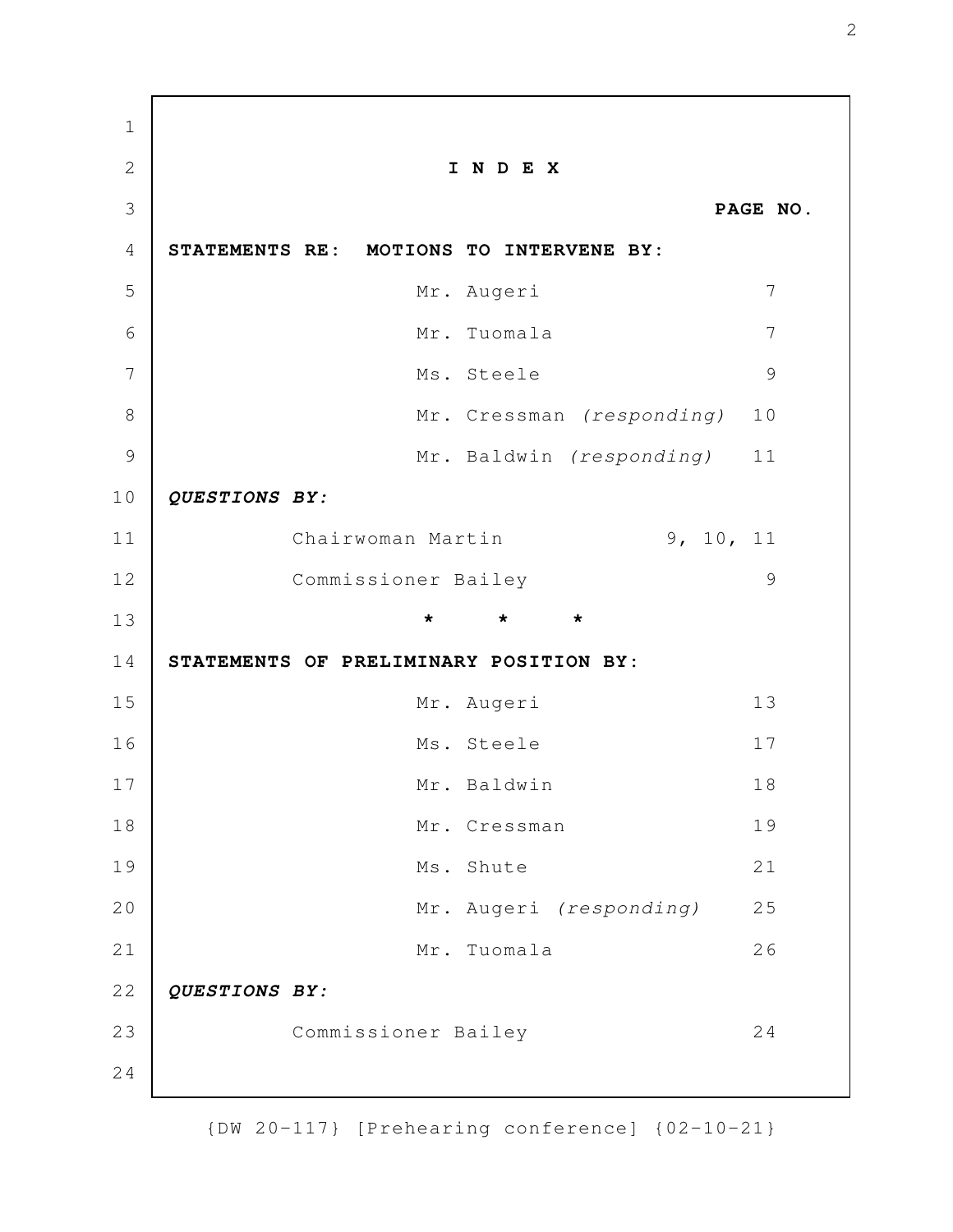**P R O C E E D I N G** CHAIRWOMAN MARTIN: We're here this morning in Docket DW 20-117 for a prehearing conference regarding the Hampstead Area Water Company, Incorporated, Request for Change in Rates. We have to make some findings because this is a remote hearing. As Chairwoman of the Public Utilities Commission, I find that due to the State of Emergency declared by the Governor as a result of the COVID-19 pandemic, and in accordance with the Governor's Emergency Order Number 12, pursuant to Executive Order 2020-04, this public body is authorized to meet electronically. Please note that there is no physical location to observe and listen contemporaneously to this hearing, which was authorized pursuant to the Governor's Emergency Order. However, in accordance with the Emergency Order, I am confirming that we are utilizing Webex for this electronic hearing. All members of the Commission have the ability to communicate contemporaneously during this 1 2 3 4 5 6 7 8 9 10 11 12 13 14 15 16 17 18 19 20 21 22 23 24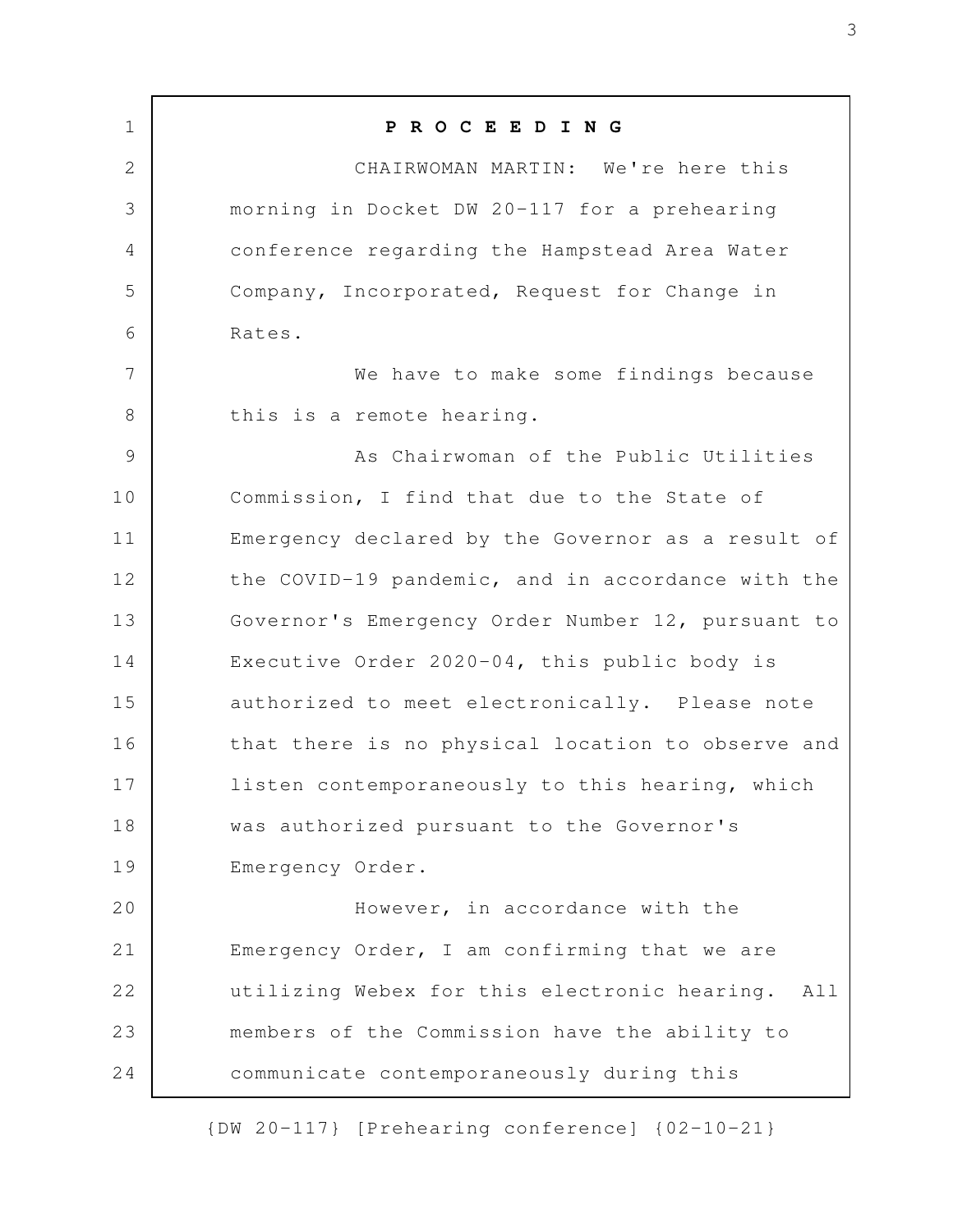hearing, and the public has access to contemporaneously listen and, if necessary, participate. We previously gave notice to the public of the necessary information for accessing the hearing in the Order of Notice. If anyone has a problem during the hearing, please call (603) 271-2431. In the event the public is unable to access the hearing, the hearing will be adjourned and rescheduled. Okay. We have to take roll call attendance. My name is Dianne Martin. I am the Chairwoman of the Public Utilities Commission. And I am alone. Commissioner Bailey. CMSR. BAILEY: Good morning. Kathryn Bailey, Commissioner at the Public Utilities Commission. And I am alone. CHAIRWOMAN MARTIN: Okay. And let's take appearances. Starting with Hampstead Area Water Company, who do we have for the Company today? MR. AUGERI: Good morning. This is Attorney Tony Augeri. Along with me for the 1 2 3 4 5 6 7 8 9 10 11 12 13 14 15 16 17 18 19 20 21 22 23 24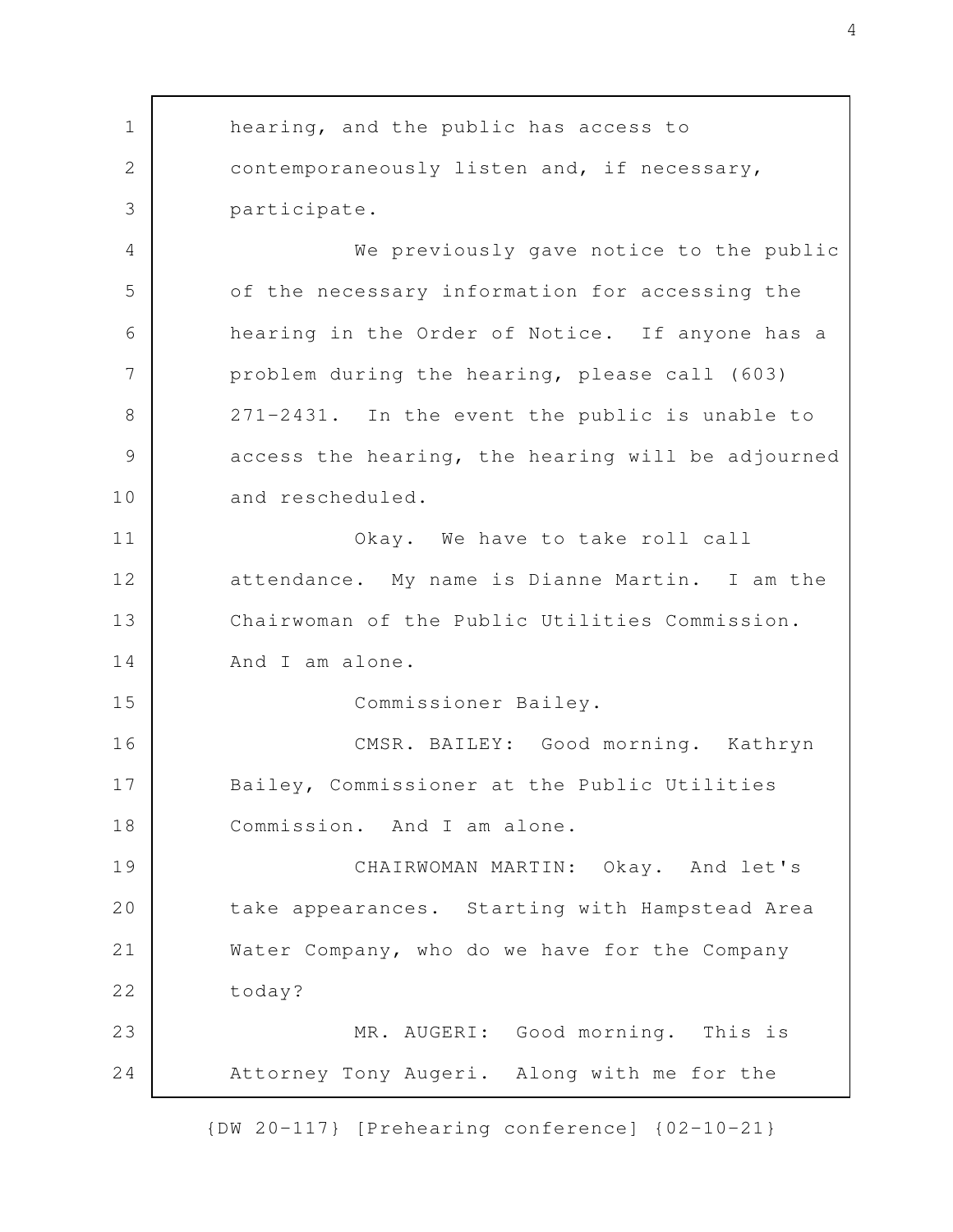Company is Chris Lewis -- Christine Lewis Morse, Harold Morse, Vice President and President, respectively; Charlie Lanza, General Manager; John Sullivan, Controller; and Stephen St. Cyr, outside consultant. CHAIRWOMAN MARTIN: Okay. Thank you, Mr. Augeri. And for the OCA? MS. SHUTE: Thank you, Chairwoman Martin and Commissioner Bailey. My name is Christa Shute. I'm a Staff Attorney for the Office of the Consumer Advocate, here on behalf of residential ratepayers. CHAIRWOMAN MARTIN: Okay. Thank you. And for Staff? MR. TUOMALA: Thank you. And good morning, Madam Chairwoman, Commissioner Bailey. My name is Christopher Tuomala. I'm a Staff Attorney at the New Hampshire Public Utilities Commission, representing the Staff of the New Hampshire Public Utilities Commission. In the audience, I have several members of the Water and Gas Division staff, including Anthony Leone and Robyn Descoteau. We don't anticipate having them in the prehearing conference today, but they are 1 2 3 4 5 6 7 8 9 10 11 12 13 14 15 16 17 18 19 20 21 22 23 24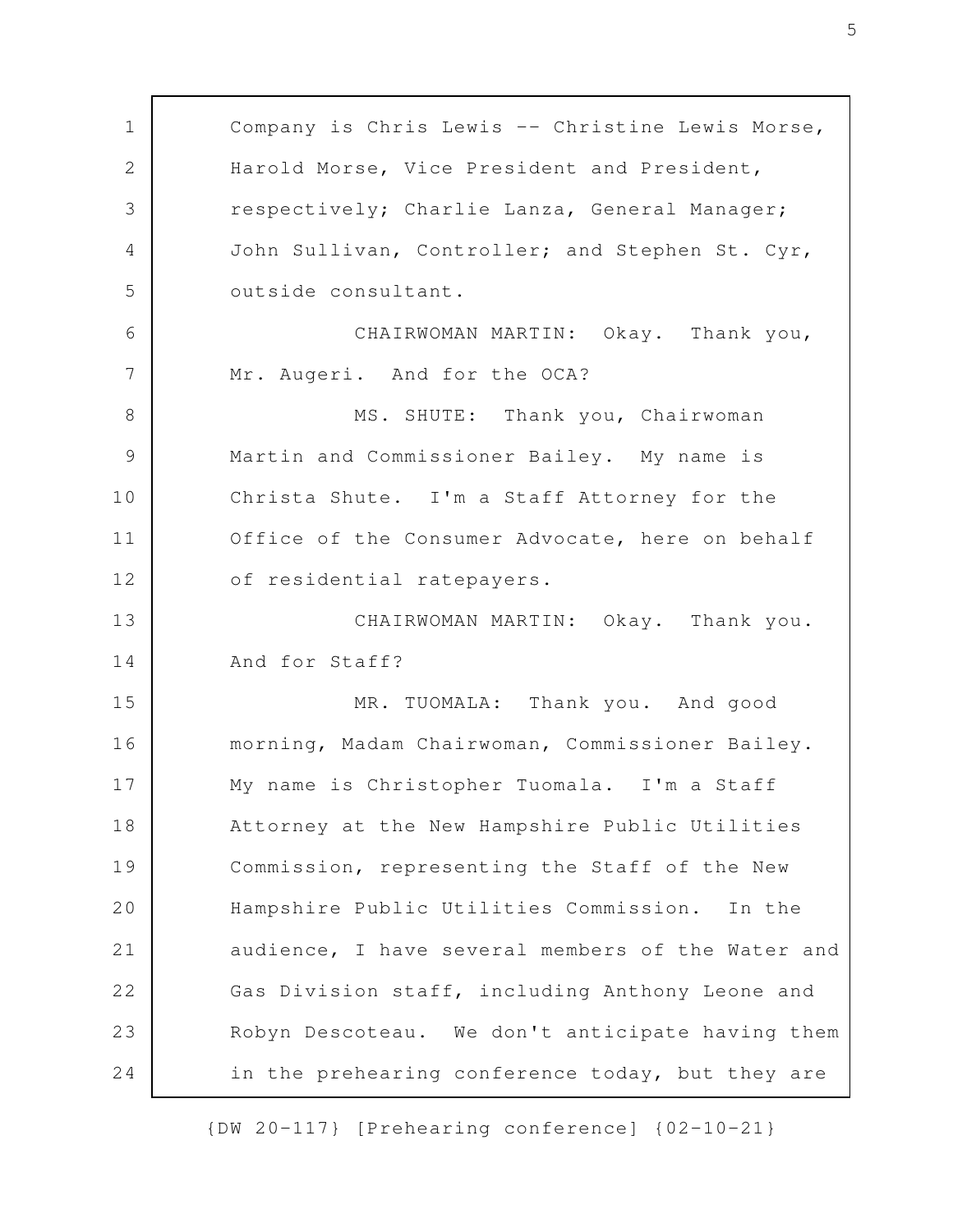available for the Commission, if it so pleases. Thank you. CHAIRWOMAN MARTIN: Okay. Thank you. And we have a couple of pending interventions. Can those who have petitioned to intervene please identify yourself and state who you represent for the record? Let's start with Ms. Steele. MS. STEELE: Hi. This is Karen Steele. I'm an Atkinson resident. CHAIRWOMAN MARTIN: Okay. Thank you, Ms. Steele. And I also have the Atkinson Board of Selectmen. Is someone here for them? MR. CRESSMAN: David Cressman, for the Atkinson Selectmen, Town Administrator. CHAIRWOMAN MARTIN: Okay. Thank you. Anybody else? MR. BALDWIN: Bill Baldwin, Selectman for the Town of Atkinson. CHAIRWOMAN MARTIN: Okay. All right. If that's everyone that we have for intervenors, then I wanted to note that we do, I apologize, but we do need to take a quick break at 10:25. And, so, I will just remind everyone of that at 1 2 3 4 5 6 7 8 9 10 11 12 13 14 15 16 17 18 19 20 21 22 23 24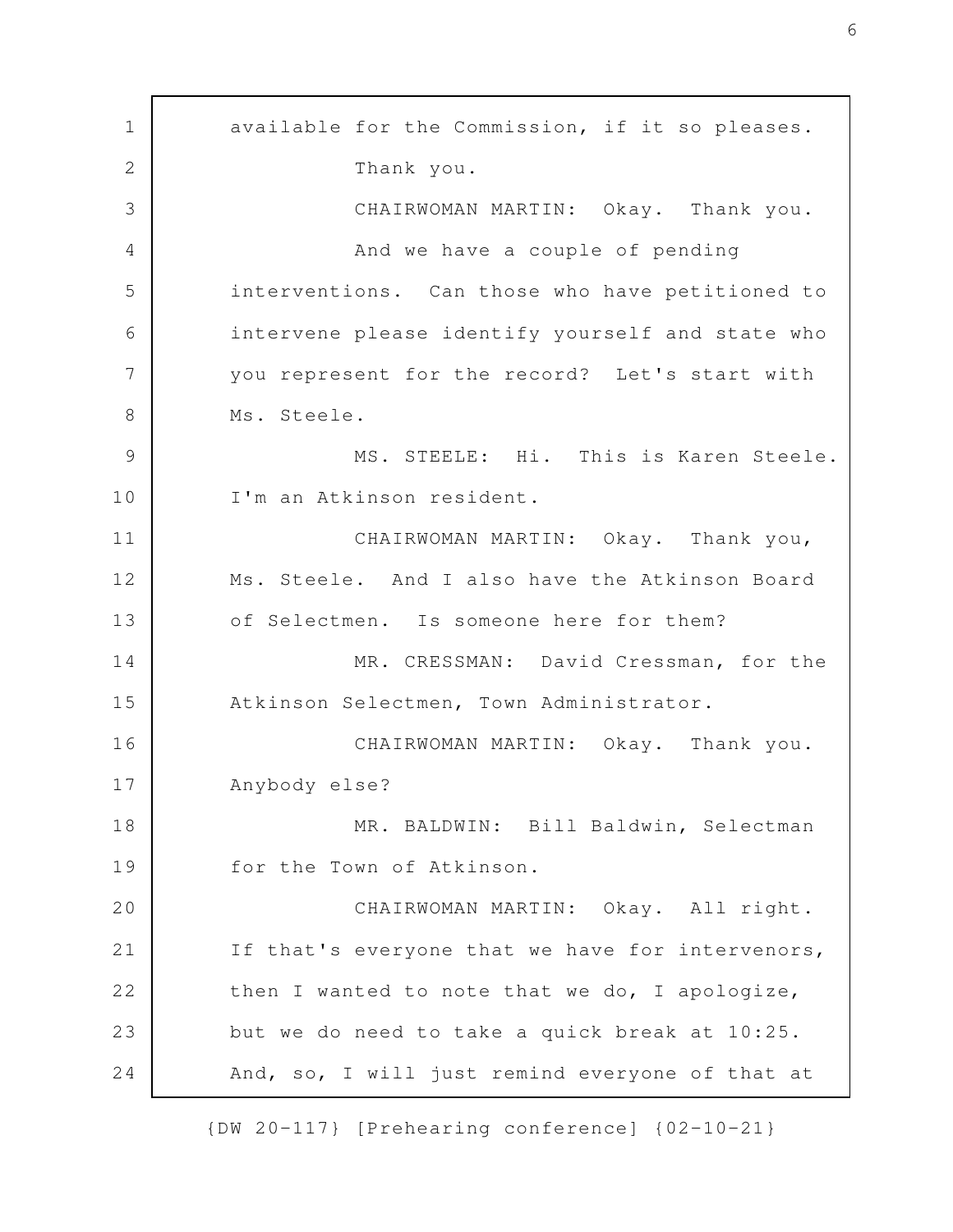10:25. And then, we  $-$  on the motions to intervene, I wanted to hear if anybody has objections to those? MR. AUGERI: Madam Chairwoman, the Hampstead Area Water Company does not have any objections. CHAIRWOMAN MARTIN: Okay. Thank you, Mr. Augeri. I see Mr. Tuomala has his hand up. MR. TUOMALA: Yes, Madam Chairman, if you would indulge me. I don't have an objection, but I just wanted to address Karen Steele's petition, Ms. Steele's petition. And it doesn't appear that Ms. Steele, judging by the motion, her motion for intervention, that she's a ratepayer. She's, in fact, a taxpayer of the Town of Atkinson, who Atkinson is the ratepayer for HAWC. So, unless -- I'm going under the assumption that Ms. Steele is not a ratepayer, but is, in fact, a taxpayer. And, if that is the case, I would suggest that the Commission limit her intervention in this case. And, for a few minutes, I just want to go through the reasoning 1 2 3 4 5 6 7 8 9 10 11 12 13 14 15 16 17 18 19 20 21 22 23 24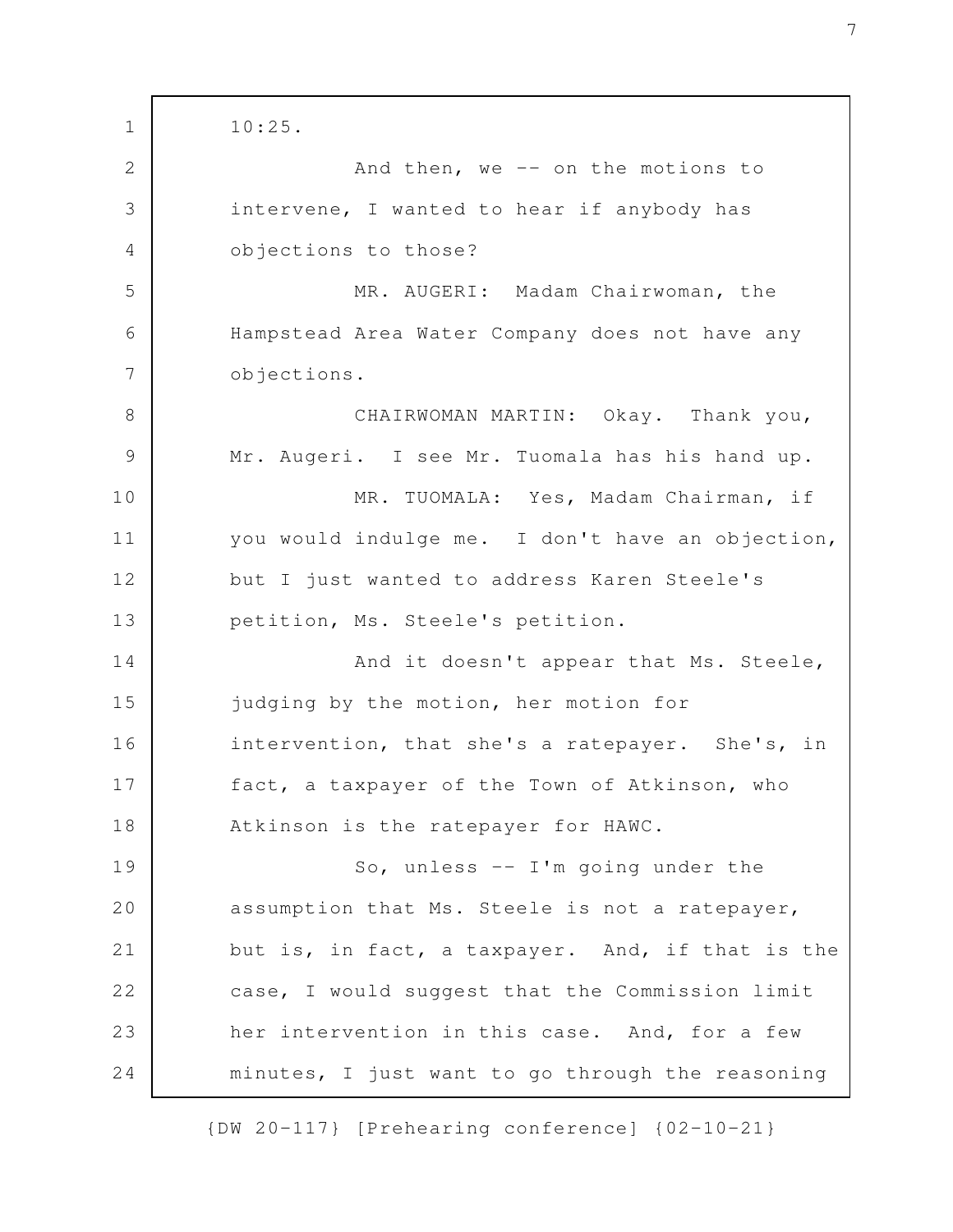for that.

1

| $\overline{2}$ | In Staff's research, it doesn't appear           |
|----------------|--------------------------------------------------|
| 3              | that taxpayers have an automatic right of        |
| 4              | standing pursuant to RSA 541-A:32, I. But, as    |
| 5              | the Commission well knows, there's permissible   |
| 6              | intervention under 541-A:32, II. And the         |
| 7              | Commission in the past has rejected intervenors  |
| $8\,$          | who it designated have already been represented  |
| $\mathcal{G}$  | by the interest of another intervenor, and in    |
| 10             | this case it would be the Town of Atkinson       |
| 11             | representing all taxpayers, and dealing with the |
| 12             | rate increase in itself.                         |
| 13             | Excuse me. But I'm not suggesting                |
| 14             | that Ms. Steele not be admitted as an            |
| 15             | intervenor. I would instead again suggest that   |
| 16             | the Commission limit it, pursuant to 541-A:32,   |
| 17             | III(a) and (c), that it recognizes the Town of   |
| 18             | Atkinson is also representing her same interests |
| 19             | as a taxpayer, and that their issues be limited  |
| 20             | to the same issues, the same -- that her issues  |
| 21             | be limited to the same ones that the Town of     |
| 22             | Atkinson is representing. But, also, that they   |
| 23             | combine their efforts in its presentation under  |
| 24             | 541-A:32, III(c), and that they are joined       |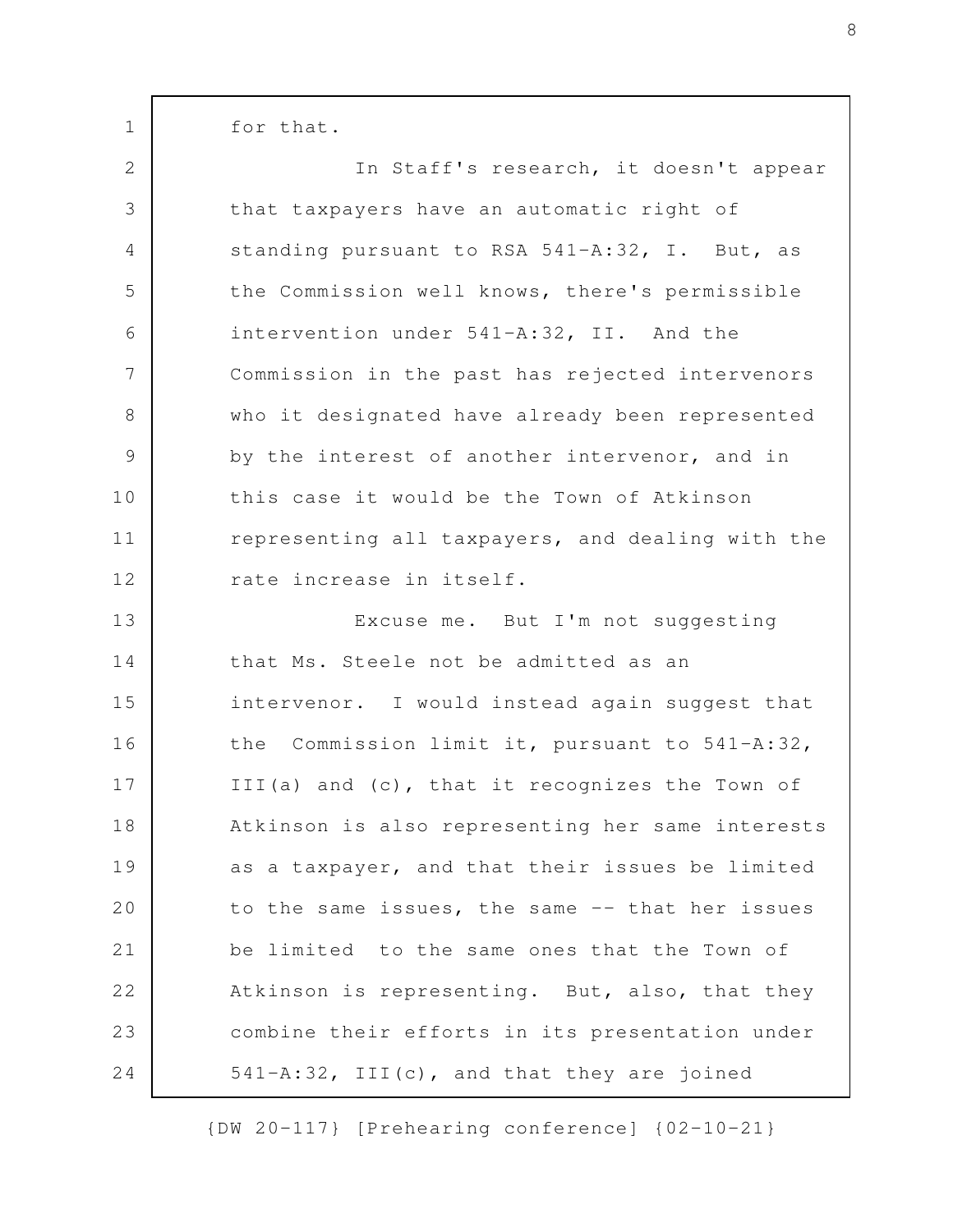together in representation in this, in this case. Thank you. CHAIRWOMAN MARTIN: Thank you, Mr. Tuomala. Ms. Steele, would you like to respond? I think it would be helpful if we could hear from you whether you are, and I believe your petition says that you are a "taxpayer", as opposed to a "ratepayer". But, if you could confirm or clarify that, and also let us know why you believe that you need to separately intervene from the Town? MS. STEELE: Absolutely. So, again, thank you. I am not a ratepayer. I'm not a HAWC customer. I do reside within the HAWC franchise, but I live over a mile from the closest pipeline. But, as a taxpayer, I'm very concerned about the fire hydrant maintenance fee increase, because that would raise our entire Town's budget by over 1.8 percent. CHAIRWOMAN MARTIN: Okay. Thank you, Ms. Steele. Commissioner Bailey, do you have any questions? CMSR. BAILEY: I just want to confirm 1 2 3 4 5 6 7 8 9 10 11 12 13 14 15 16 17 18 19 20 21 22 23 24

{DW 20-117} [Prehearing conference] {02-10-21}

9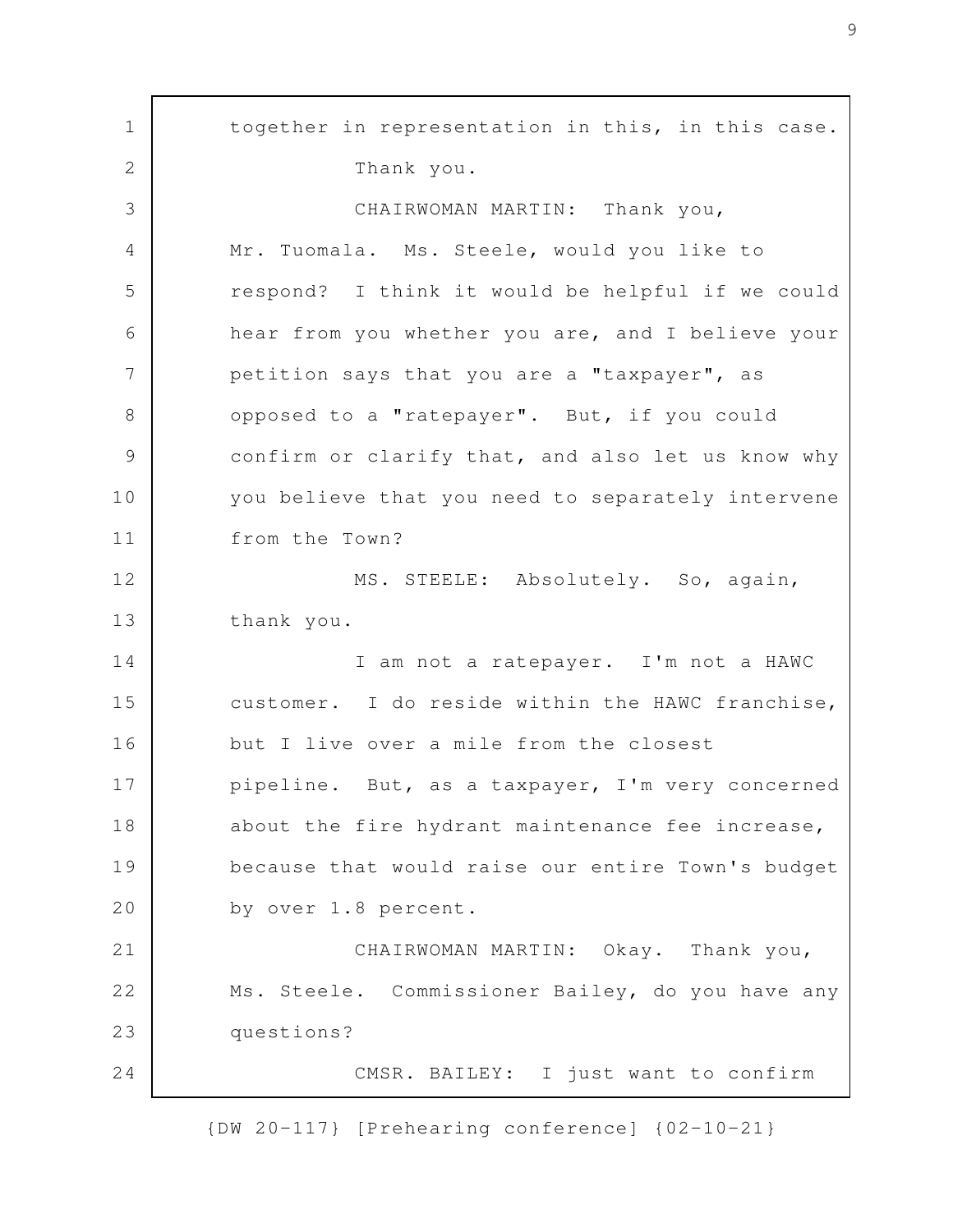with the Town that they are also requesting intervention status because they are a ratepayer and the impact on the rates for the Town services? MR. CRESSMAN: The Town is intervening as a ratepayer. We pay the rate for the fire hydrants. But we also have a number of Town buildings and facilities that are served by HAWC, in terms of water. CMSR. BAILEY: Okay. Thank you. MR. CRESSMAN: So, both. CHAIRWOMAN MARTIN: Does the Town want to be heard on the suggestion from counsel for Staff regarding consolidation of efforts? MR. CRESSMAN: I'm not sure if Selectman Baldwin wants to make any comment on it. Selectman Baldwin? I don't see him there right now. I guess what I would say is, in terms of the attorney's recommendation, I understand where his recommendation is coming from. And I don't think we have an objection to it. CHAIRWOMAN MARTIN: Okay. Mr. Baldwin, did you hear that question? 1 2 3 4 5 6 7 8 9 10 11 12 13 14 15 16 17 18 19 20 21 22 23 24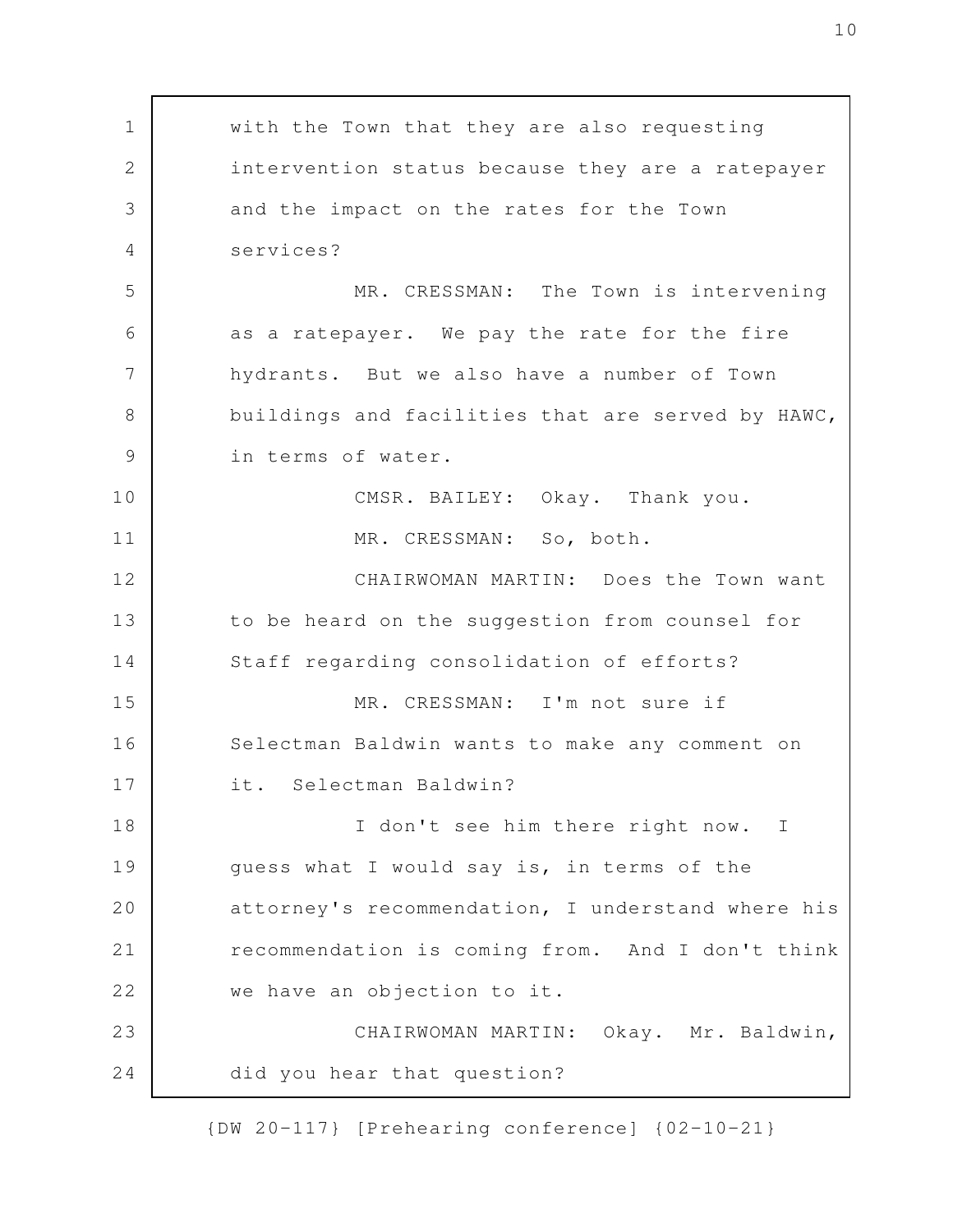MR. BALDWIN: I apologize. I had to step out for a second. I did not. CHAIRWOMAN MARTIN: Okay. I had asked if the Town had any response to counsel for Staff's suggestion that the Town and Ms. Steele consolidate their efforts? And Mr. Cressman had responded, but wanted your input as well. MR. BALDWIN: Yes. I concur with that, with Mr. Cressman. CHAIRWOMAN MARTIN: Okay. Thank you. All right. Well, I think what we're going to do, given that input, is take the interventions under advisement and we'll issue an order. But, for today's purposes here, and in the technical session, please treat those who have petitioned to intervene as parties for purposes of our work here today. Any other preliminary matters, before we take initial positions? *[No verbal response.]* CHAIRWOMAN MARTIN: Okay. Seeing none, I think we will break now. And we will return at  $10:25$  -- sorry --  $10:35$ . I apologize again, that we're just getting started, but we do need to 1 2 3 4 5 6 7 8 9 10 11 12 13 14 15 16 17 18 19 20 21 22 23 24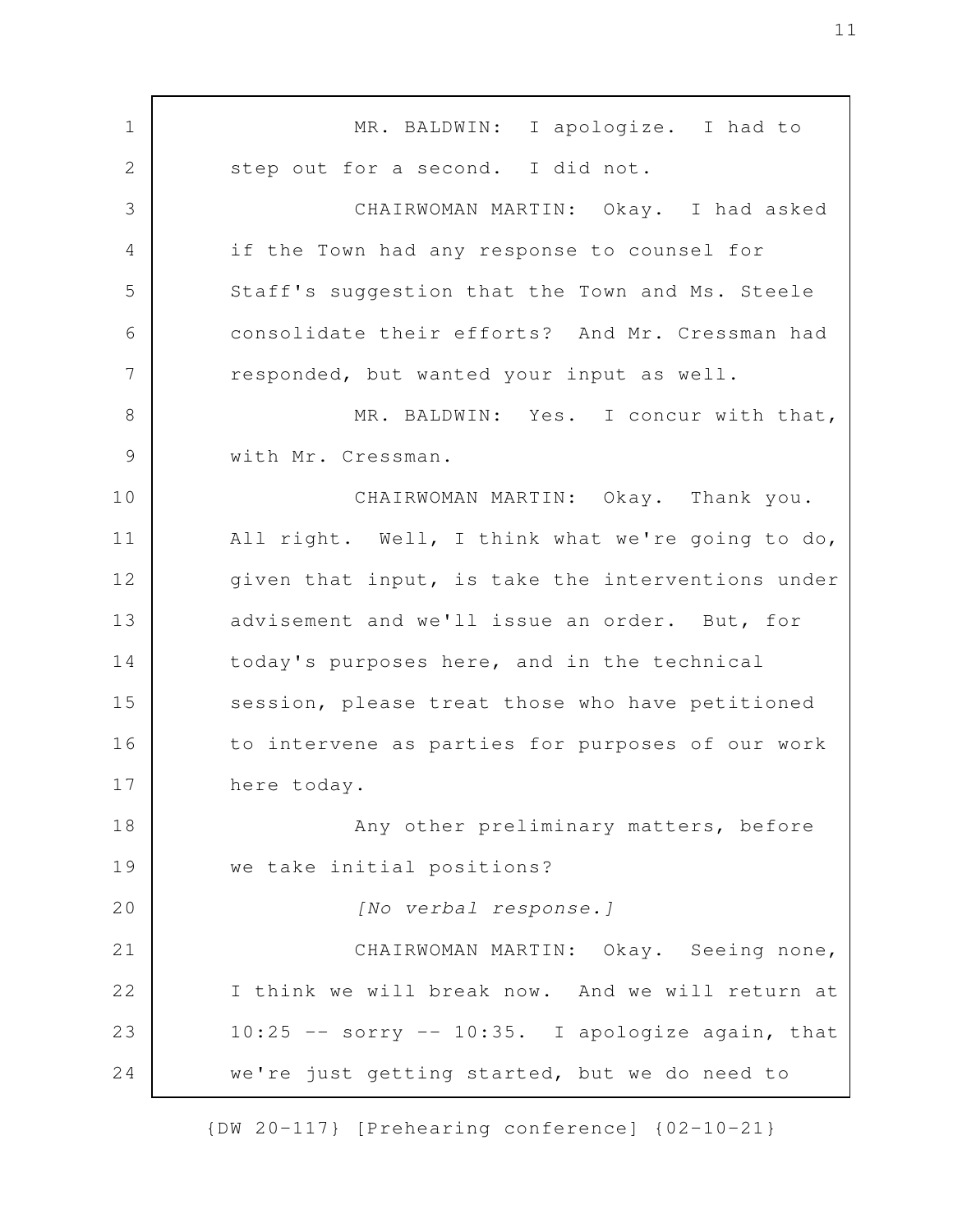take a break. Off the record. *(Recess taken at 10:25 a.m., and the prehearing conference resumed at 10:36 a.m.)* CHAIRWOMAN MARTIN: Let's go back on the record. And we'll start with the initial positions. Mr. Augeri, you can go first. Mr. Augeri? Can you hear me? Eric, can you hear me? *(Mr. Wind indicating in the affirmative.)* CHAIRWOMAN MARTIN: Anyone have a way to communicate with Mr. Augeri? We cannot hear you for some reason. It doesn't look like his mute is on. MS. SHUTE: If he dialed in through his phone, his phone might be on mute. MR. AUGERI: Let me try that. Ah. That worked. CHAIRWOMAN MARTIN: Okay. MR. AUGERI: Sorry about that. CHAIRWOMAN MARTIN: Thank you, Ms. Shute. 1 2 3 4 5 6 7 8 9 10 11 12 13 14 15 16 17 18 19 20 21 22 23 24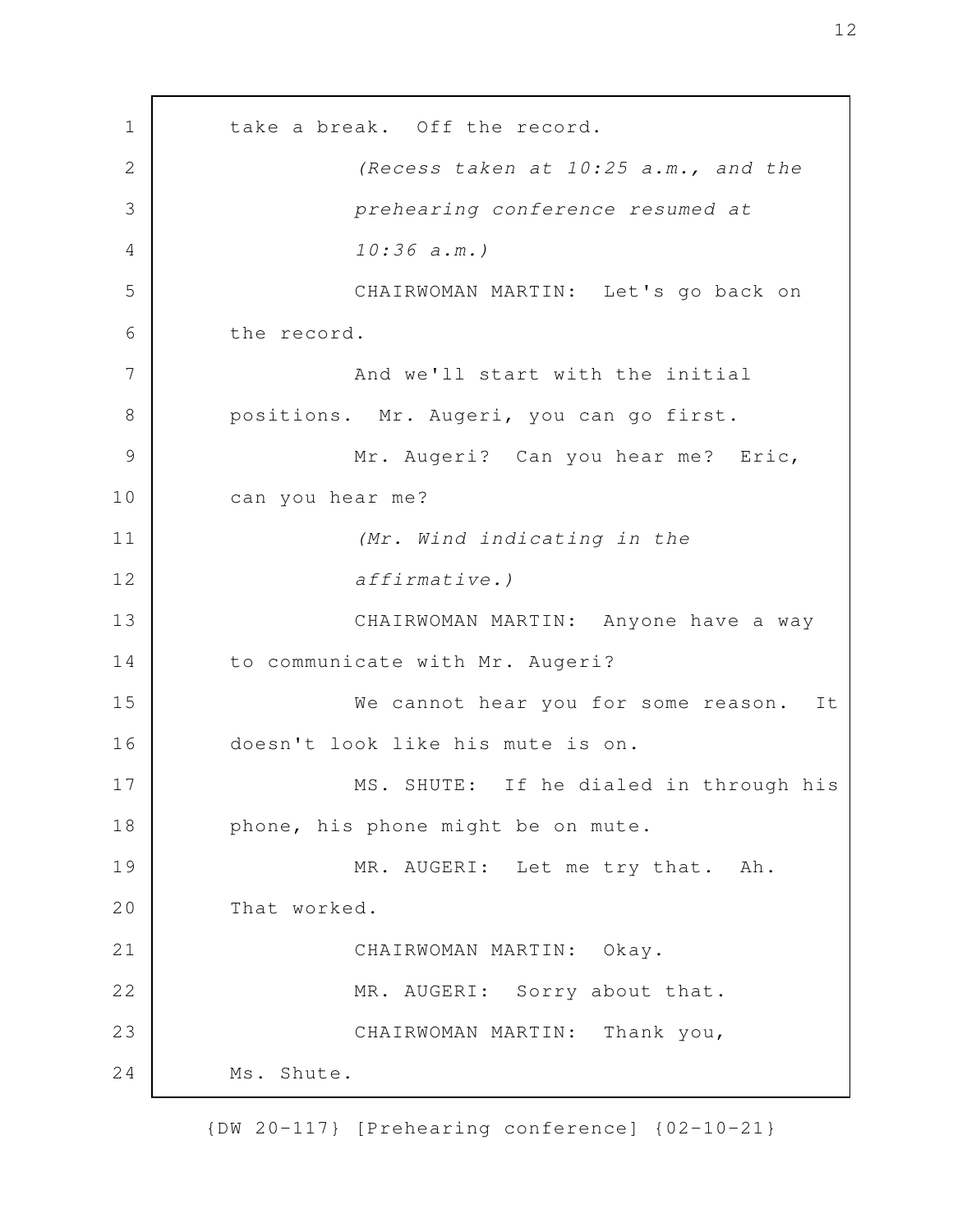MR. AUGERI: Very good. Thank you. Good morning. Thank you for the time to present to the Hampstead Area Water Company the preliminary statement of position. HAWC requests that the Commission accept its filing in support for an increase in rates, both on a temporary basis and permanent basis. For the permanent rates, HAWC also requests that a new rate be implemented on a rate design, which proposes an increase both to the customer base charge and to the volumetric charge. In addition, HAWC requests implementation of a Water Infrastructure and Conservation Adjustment as part of this Petition, which is referred to as "WICA", for a surcharge of WICA. Overall, on a temporary rate basis, HAWC is proposing a revenue requirement of \$2.3 million, which is an increase of approximately \$300,000, or 15 percent, from general customers. On a permanent rate basis, HAWC is proposing a revenue requirement of \$3.5 million, which is an increase of approximately \$1.5 million, or 77 1 2 3 4 5 6 7 8 9 10 11 12 13 14 15 16 17 18 19 20 21 22 23 24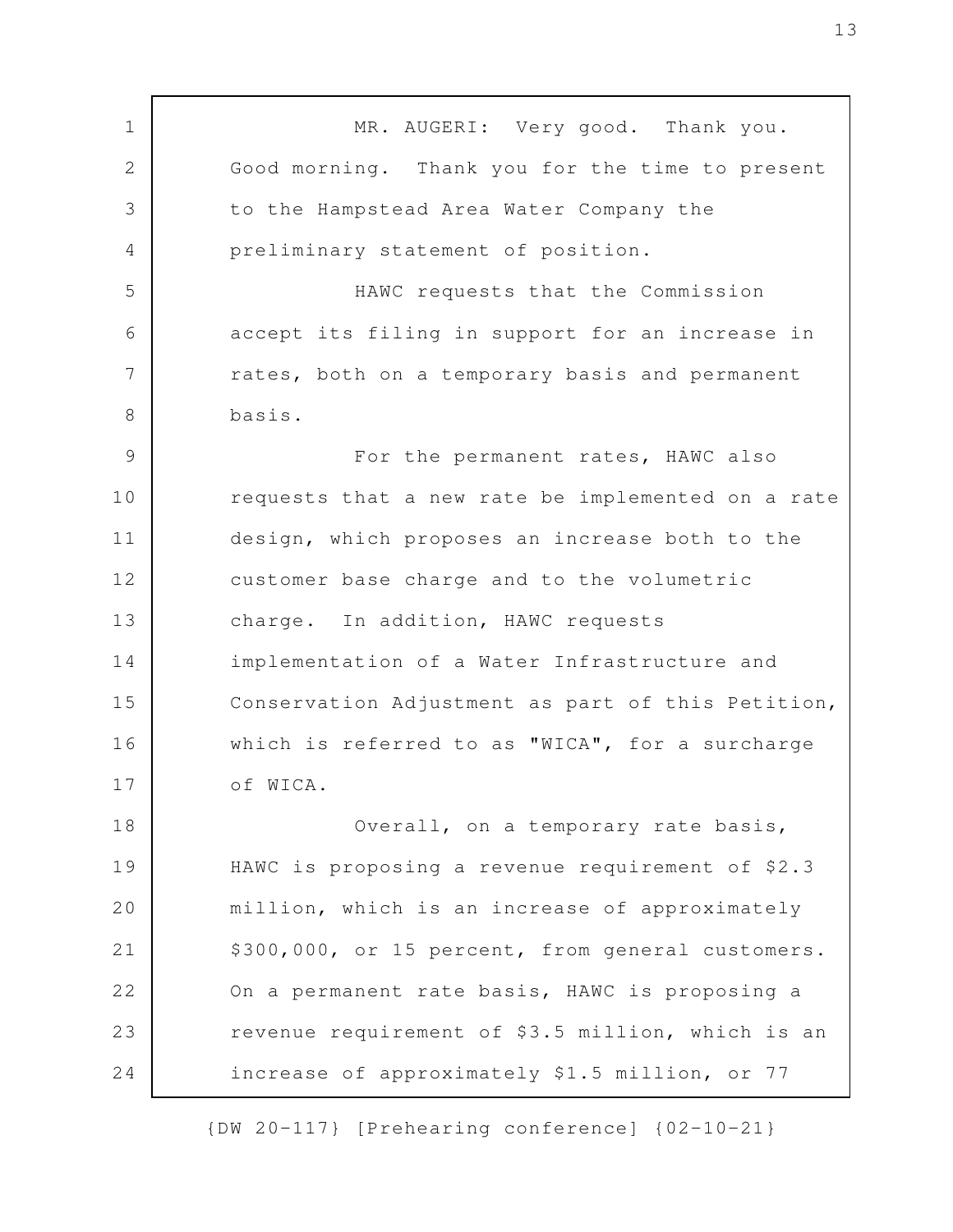percent. A summary of the issues affecting the revenue increase that we're proposing is as follows, broken down by temporary and permanent rates: For the temporary rates, HAWC did earn its authorized rate of -- did not return *[sic]* its authorized rate of return during the test year it submitted. As such, part of the rate application that has been made is simply to allow HAWC to recover its costs and earn its PUC-approved rate of return. Second, HAWC incurred normal replacement of plant during this process and/or new plant during the test year, which contributes to the request for temporary rates. Third, HAWC has incurred normal increases in its expenses. And, finally, HAWC's last rate of increase was approved in Docket DW 17-118, based on a pro-formed 2016 test year. As to the permanent rates, HAWC is participating in the Southern New Hampshire Regional Water Project, as the Commission knows, 1 2 3 4 5 6 7 8 9 10 11 12 13 14 15 16 17 18 19 20 21 22

that Project built a one million gallon storage

23

24

as referenced, Docket 19-147. And, as part of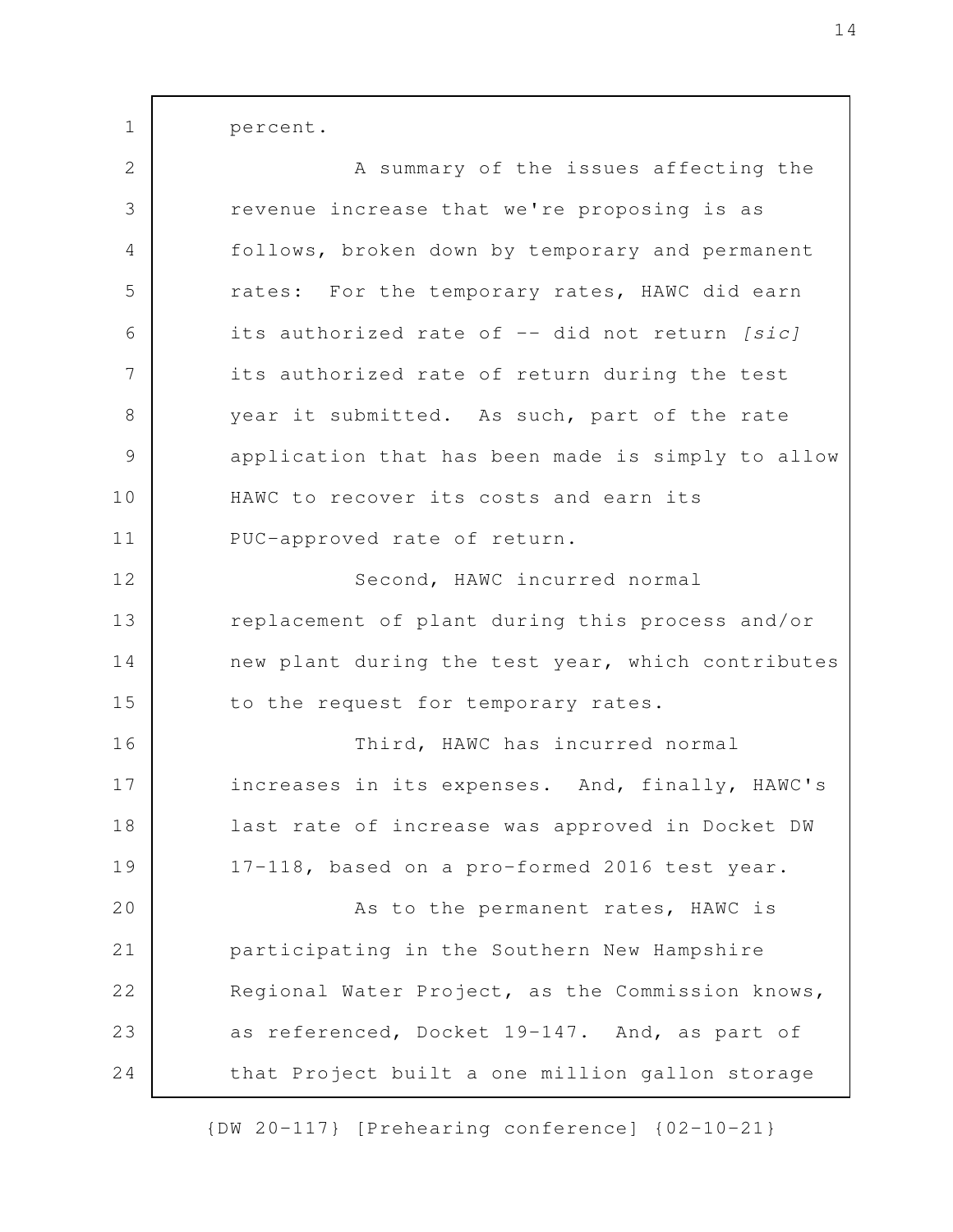tank, which is the subject of a different petition, Docket 18-138. The Company has also changed its water treatment for the core system to match that used as part of this Water Project, and made several system upgrades. This was all done to accept the water as part of this Project from Manchester, which flows from Derry, into Windham, Salem, into the HAWC core system, and, ultimately, to the Town of Plaistow. The purpose of this entire Project is to help solve their water contamination issues. HAWC's customers, however, will benefit from this Project, in that they will gain a minimum water quantity from Manchester to supplement the growing water needs, both domestic and commercial use, and also to improve its fire suppression capabilities. It should be noted, however, that the source of much of the funding is from the State of New Hampshire, which includes about 62 and a half percent for a grant agreement toward the storage tank, and 100 percent grant towards substantial parts of the Southern New Hampshire 1 2 3 4 5 6 7 8 9 10 11 12 13 14 15 16 17 18 19 20 21 22 23 24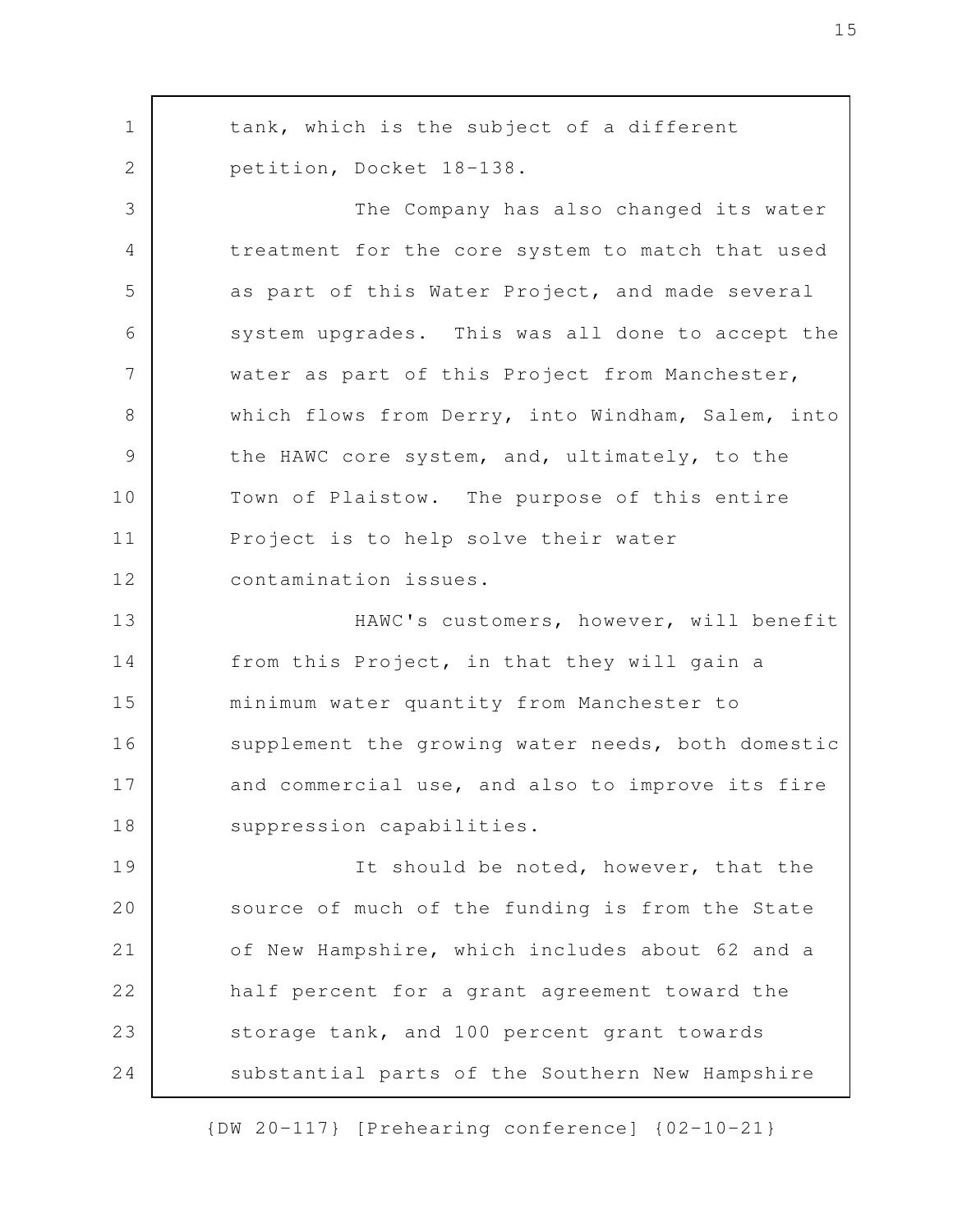Regional Water Project. 1

Concerning the new rate design being proposed by HAWC, HAWC commissioned a cost of service study. And, based on this study, HAWC is proposing an increase to increase its customer base charges depending on the size of the meter that is supplying the water, and also for volumetric charges to a tiered rate system. Two tiers for a single family residential customer and a separate rate for non-single family and non-residential customers. Finally, the Company, as part of this 2 3 4 5 6 7 8 9 10 11 12

Petition, is also seeking to implement a WICA surcharge beginning in 2021. The total annual revenue requirement for this program, as proposed, is about \$10,800 annually, which would result in an annual surcharge per customer of \$3.07, or about 26 cents per month per customer. 13 14 15 16 17 18

In conclusion, HAWC respectfully requests that the Commission approve both the temporary rates requested, the permanent rates, including the new rate design, and the WICA surcharge. We anticipate working with the PUC Staff and the OCA, and other parties that have 19 20 21 22 23 24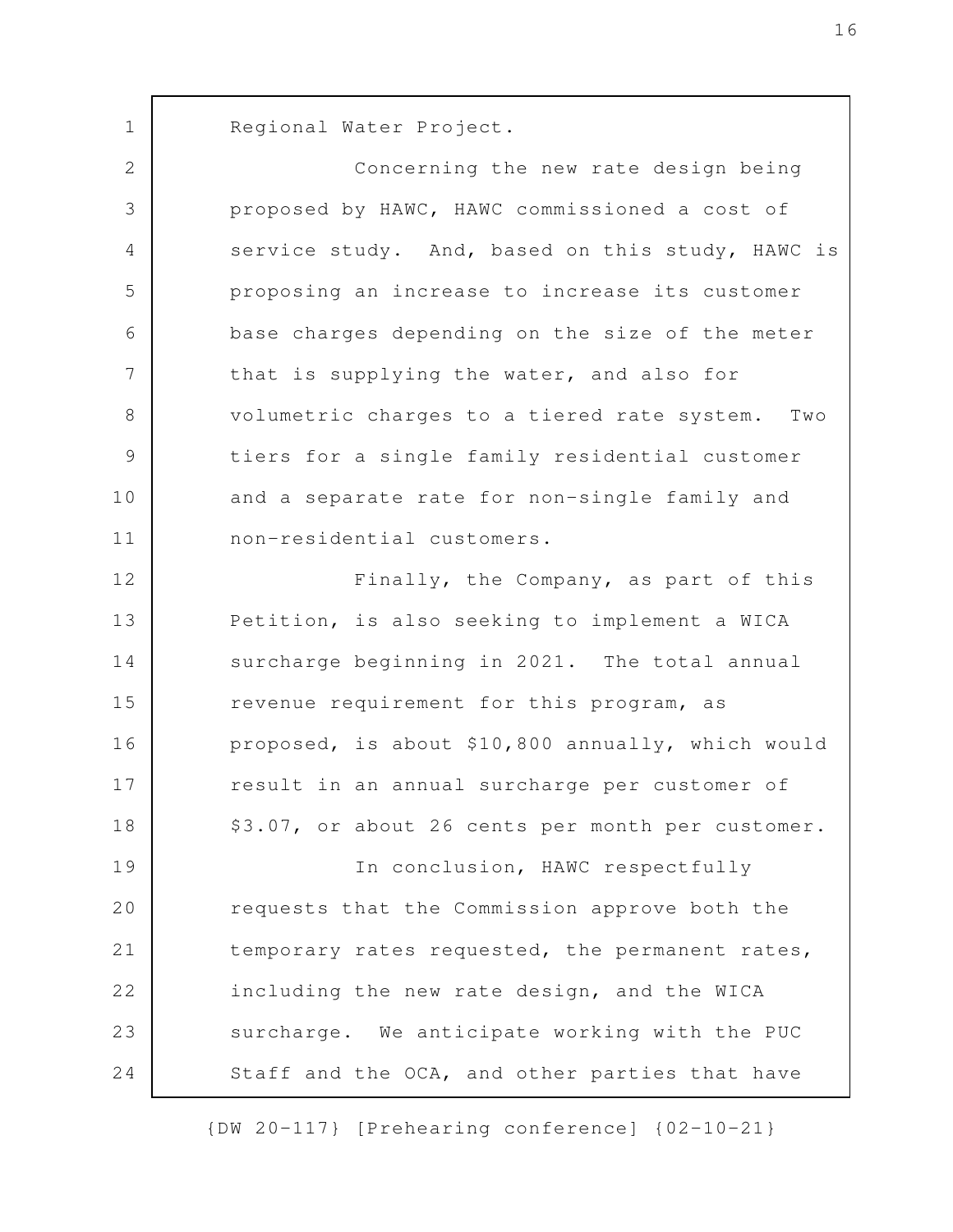intervened, to reach a mutually agreeable settlement of all of these issues. Thank you. CHAIRWOMAN MARTIN: Okay. Thank you, Mr. Augeri. Commissioner Bailey, do you have any questions? *(Commissioner Bailey indicating in the negative.)* CHAIRWOMAN MARTIN: Okay. Let's move on to Ms. Steele. Ms. Steele, did you want to make an initial position in this case? MS. STEELE: Yes. I'm opposed to the massive rate increases. I do understand that, because of the water pipeline, there were significant expenses. But I also believe that those expenses were not necessarily for the new customers. They're for future customers that are planned to be built, they're actually currently being built on another of the same family, the Lewis family, who owns the Atkinson Country Club. So, I don't necessarily believe that the expenses incurred were for the benefit of the 1 2 3 4 5 6 7 8 9 10 11 12 13 14 15 16 17 18 19 20 21 22 23 24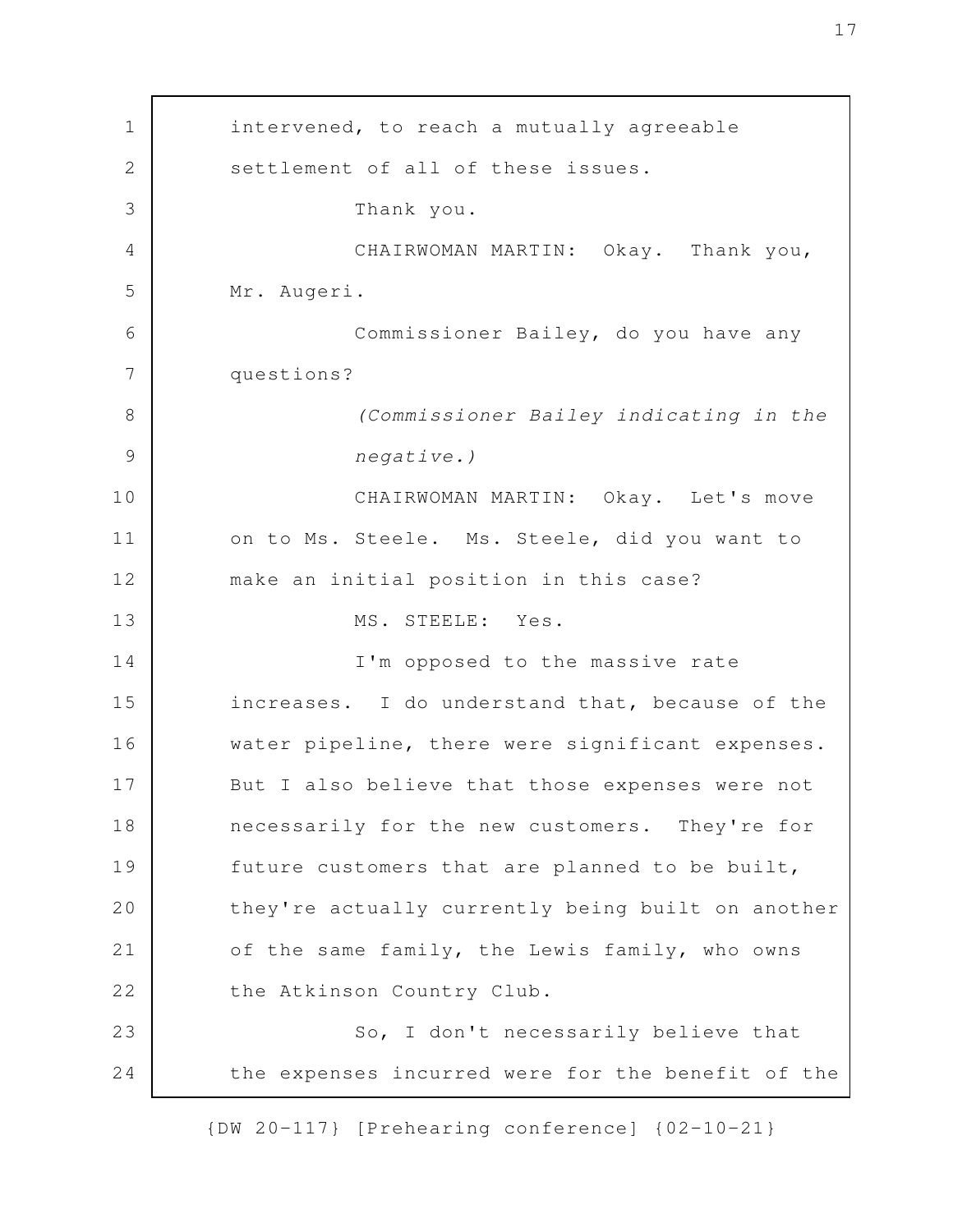existing customers or their sister company organizations. CHAIRWOMAN MARTIN: Okay. Thank you, Ms. Steele. Commissioner Bailey, any questions? *(Commissioner Bailey indicating in the negative.)* CHAIRWOMAN MARTIN: Okay. And, Mr. Cressman, does the Town want to make an initial position statement? MR. CRESSMAN: I'll allow Selectman Baldwin to start off, and then I'll conclude with any. CHAIRWOMAN MARTIN: Okay. Mr. Baldwin. MR. BALDWIN: Thank you. So, our position, you know, as a commercial customer, and also as a municipal fire protection, you know, that we have in the community, we feel that the -- it would be an adverse effect with these rate increases, to the community and for us. Simply from, as you know, everything is run by a tax base. And, with this significant type of increase, it will definitely have an impact on the tax rate. And we're just looking to, you know, I 1 2 3 4 5 6 7 8 9 10 11 12 13 14 15 16 17 18 19 20 21 22 23 24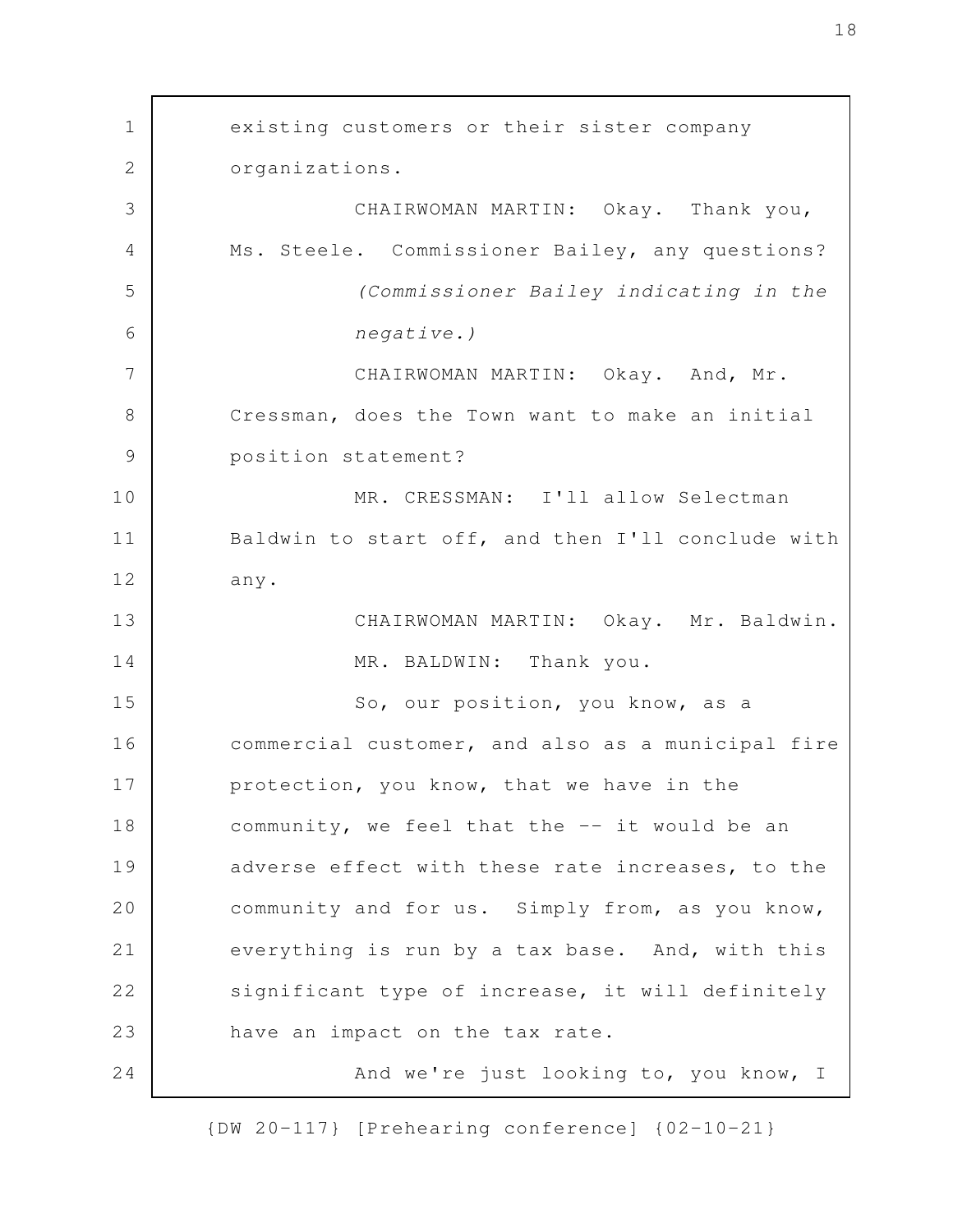understand, as a business, you know, you have costs that come with the business, and I understand how, you know, some of that is relayed back to the customer. But, at a significant, huge rate increase, I think is just -- it will have an adverse effect overall. And, to find the funding to support that, you have to reach out to the taxpayer. And that's one of our purposes for intervening on this is -- to do the intervention is to look out for the taxpayer that's going to have to fund this cost for the Town. So, I think that some significant  $-$  we have to look at this from that perspective. And, hopefully, we can come to an amenable agreement that won't be of a significant impact for the community and for us. Mr. Cressman. MR. CRESSMAN: I think my concern, on behalf of the Selectmen, who are, in a sense, representing the Town, is that there appears to be a very disproportionate increase proposed for the hydrant service. And, in a sense, we are mystified by what the increased value that we're getting that would require such an increase. 1 2 3 4 5 6 7 8 9 10 11 12 13 14 15 16 17 18 19 20 21 22 23 24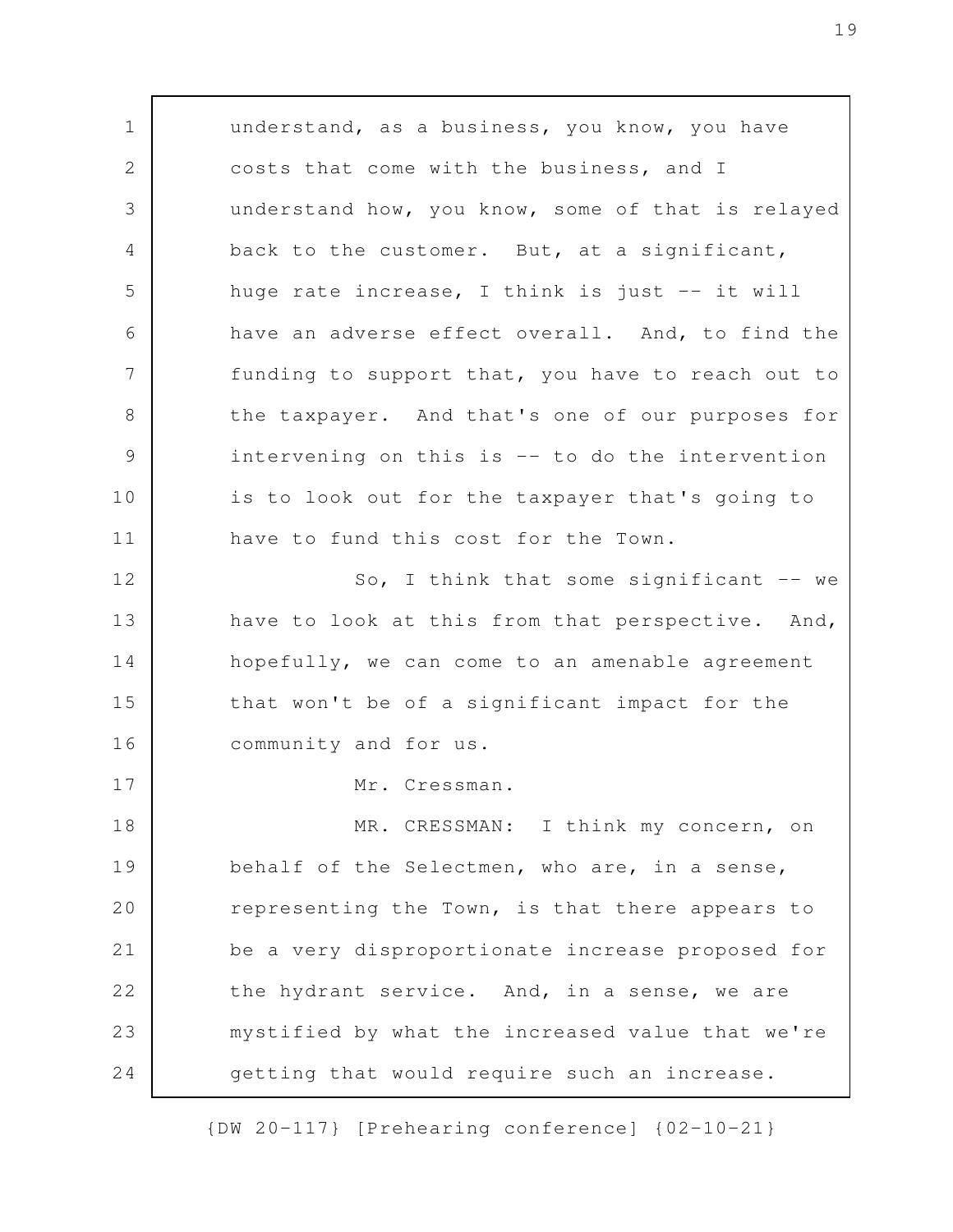And we're looking at an increase that we're going from roughly \$17,800, to \$112,000. That's an increase of almost \$100,000. That kind of increase is clearly more than the percentage increase right now on I believe our operating budget, or very close to that amount. And, ironically, it's an operating budget that the Budget Committee just did recommend for the next, you know, this fiscal year. So, we're clearly in a very tight position fiscally to absorb such increases. And I think the further thing I would note is that I think I'm understanding of the drive for some of these increases are due to the Southern New Hampshire Water Project, and I believe also this CIAC tax. And, while I'm very sympathetic to the problems that they have there as a result of those, I don't believe the Town is a direct participant in those matters and  $-$  or, a signatory, but, you know, having to absorb the cost. CHAIRWOMAN MARTIN: Okay. Thank you, Mr. Cressman. Commissioner Bailey, any questions? 1 2 3 4 5 6 7 8 9 10 11 12 13 14 15 16 17 18 19 20 21 22 23 24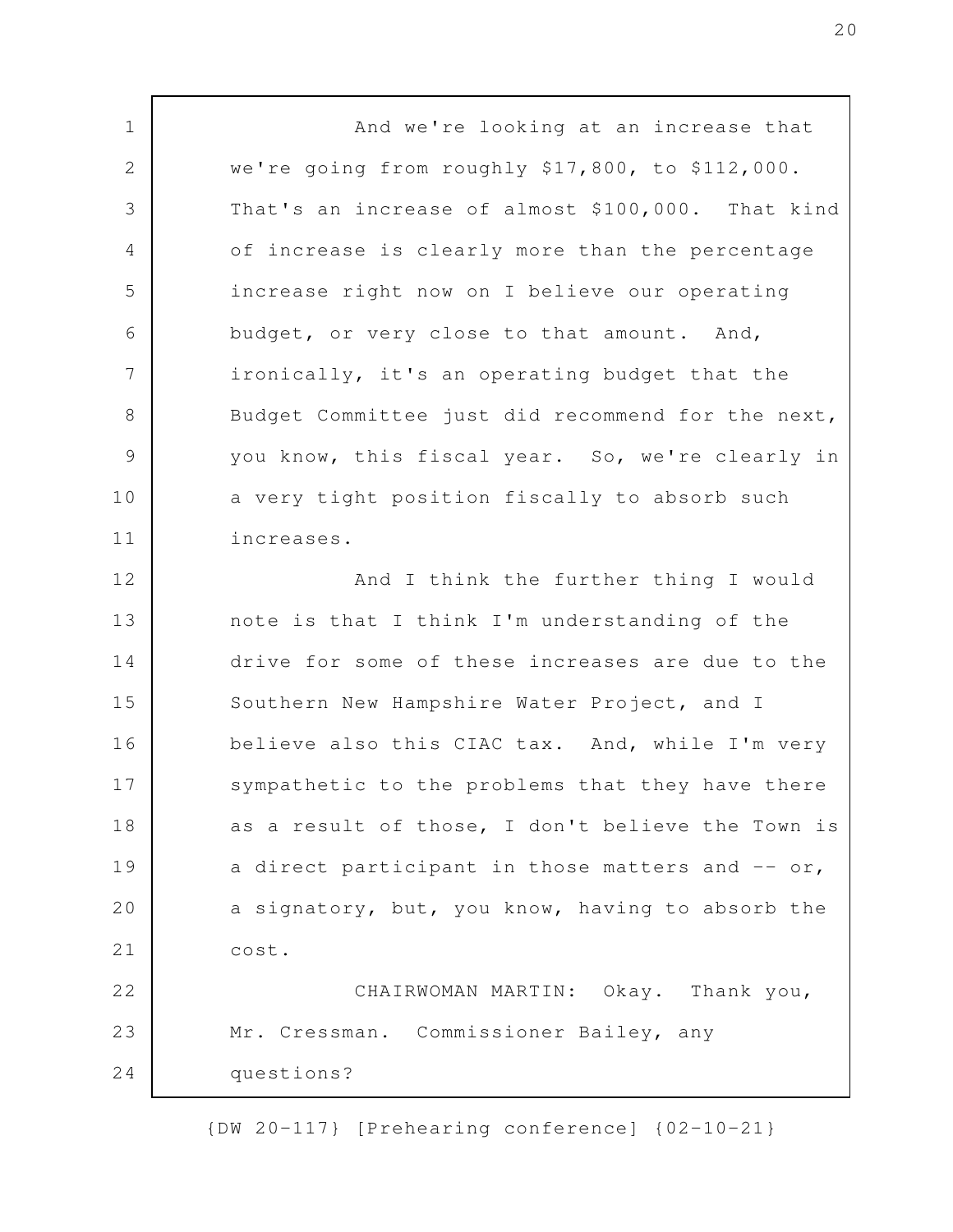*(Commissioner Bailey indicating in the negative.)* CHAIRWOMAN MARTIN: All right. Ms. Shute. MS. SHUTE: Thank you, Chairwoman Martin. The OCA has a variety of concerns with this rate case and the associated substantial rate hike, the addition of the WICA, and a push toward higher fixed charges, which ratepayers cannot control. I'd also like to object to the motion that the Company filed for confidentiality. The Company's motion seeks a protective order and confidential treatment for payments to related entities for contractual services, which they identified as being in 1604.01(a)(17), and support for figures -- and the support for figures appearing in accompanying exhibits to 1604.01(a)(26). The motion states that the information is located at Tab 31. However, Tab 31 is not marked "confidential" in the confidential version, and it is unclear what in Tab 31 is 1 2 3 4 5 6 7 8 9 10 11 12 13 14 15 16 17 18 19 20 21 22 23 24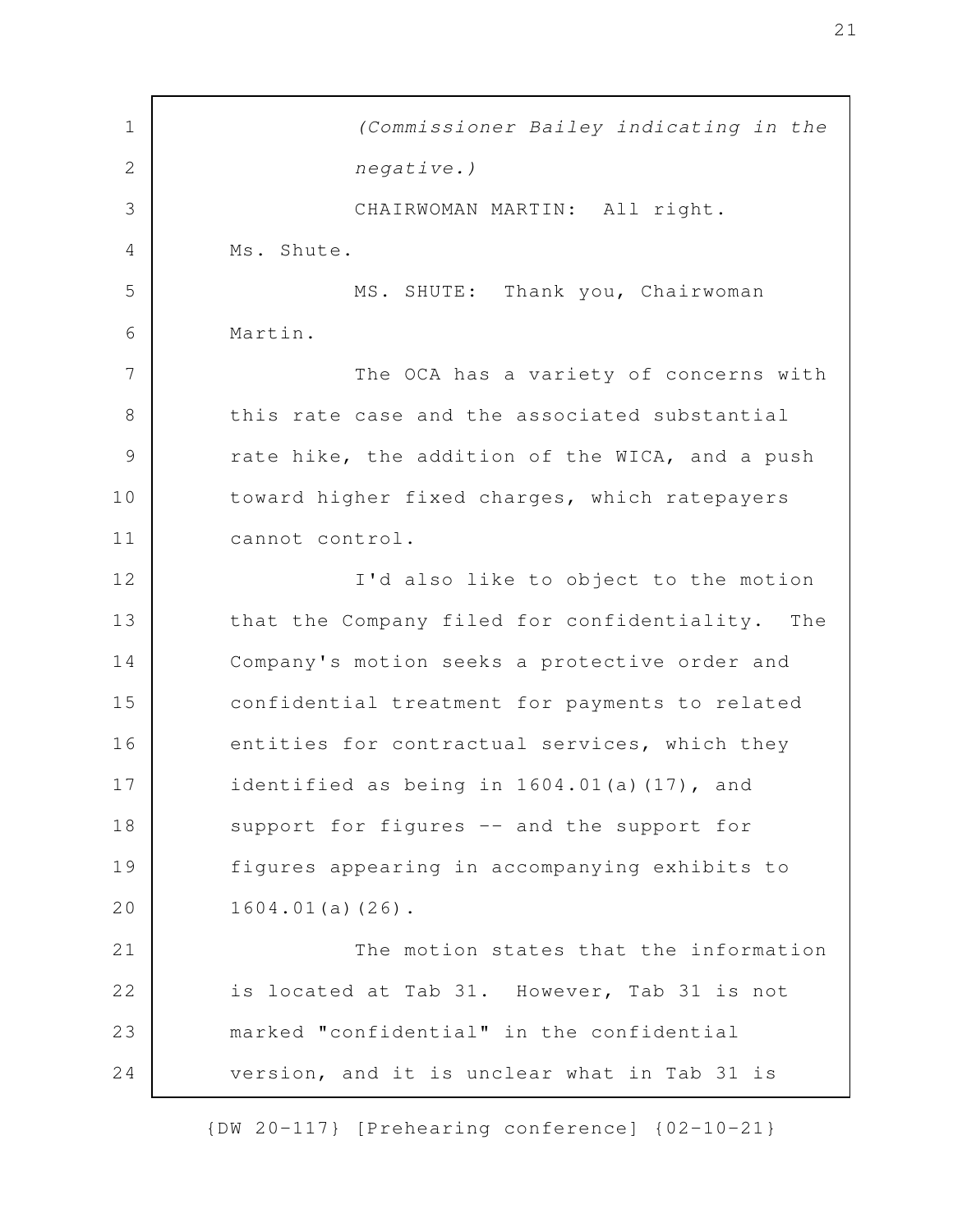actually confidential. The other item identified out of 1604.01(a)(26) should, according to the index, be located at Tab 40. However, Tab 40 states that the information does not exist. So, for the previous reasons, I find that they don't have the information necessary to evaluate the motion for confidentiality and provide a more detailed objection. So, I'd like to submit this objection orally at this time, and request the additional information that would be necessary to do a more detailed evaluation. CHAIRWOMAN MARTIN: Okay. Thank you for that, Ms. Shute. MS. SHUTE: This, and some of the items that I just mentioned as concerns in terms of - so, the search for the confidentiality sort of brought to light another concern with the administrative filing of this docket. So, when I was searching for confidential material, I searched for the word "confidential" in all three confidential documents, and it only occurred in the 261 pages, which was in the Index. And this appears to be because a substantial portion of 1 2 3 4 5 6 7 8 9 10 11 12 13 14 15 16 17 18 19 20 21 22 23 24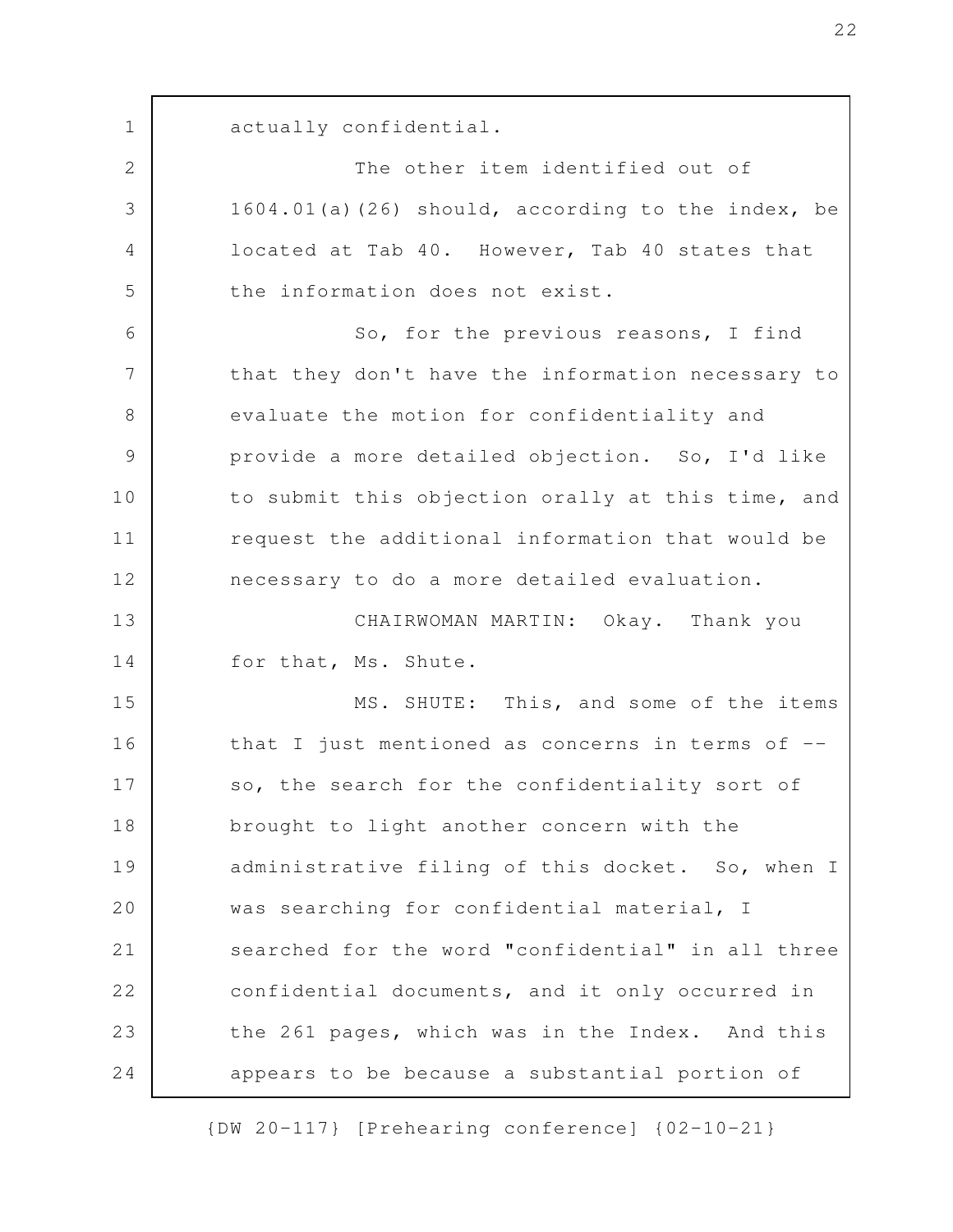the filing has been scanned. Yet, many of the documents that are in the filing appear to have originally been *pdf*s, and, therefore, they could be combined electronically, so that at least the majority of the filing is searchable. In addition to the inability to scan for key words to find a location in the filing, the *pdf*s are also bereft of bookmarks identifying the location of the tab, which is more of a concern in the times that we are dealing with now, because we don't have paper copies. And I'm not going to print 267 pages on my home printer. It would be fine if the -- if the *pdf* didn't have a tab, if there was at least a paginated table of contents that was associated with the Index. So, I realize that these concerns may seem minor. But, at the OCA, we are down 25 percent of our professional staff. We're working on four water rate cases, a gas rate case, and a myriad of other time-intensive dockets. So, it's been frustrating to spend time looking for items that might otherwise have been found if the filing was done in a more -- in a more modern manner, so I might have the time to 1 2 3 4 5 6 7 8 9 10 11 12 13 14 15 16 17 18 19 20 21 22 23 24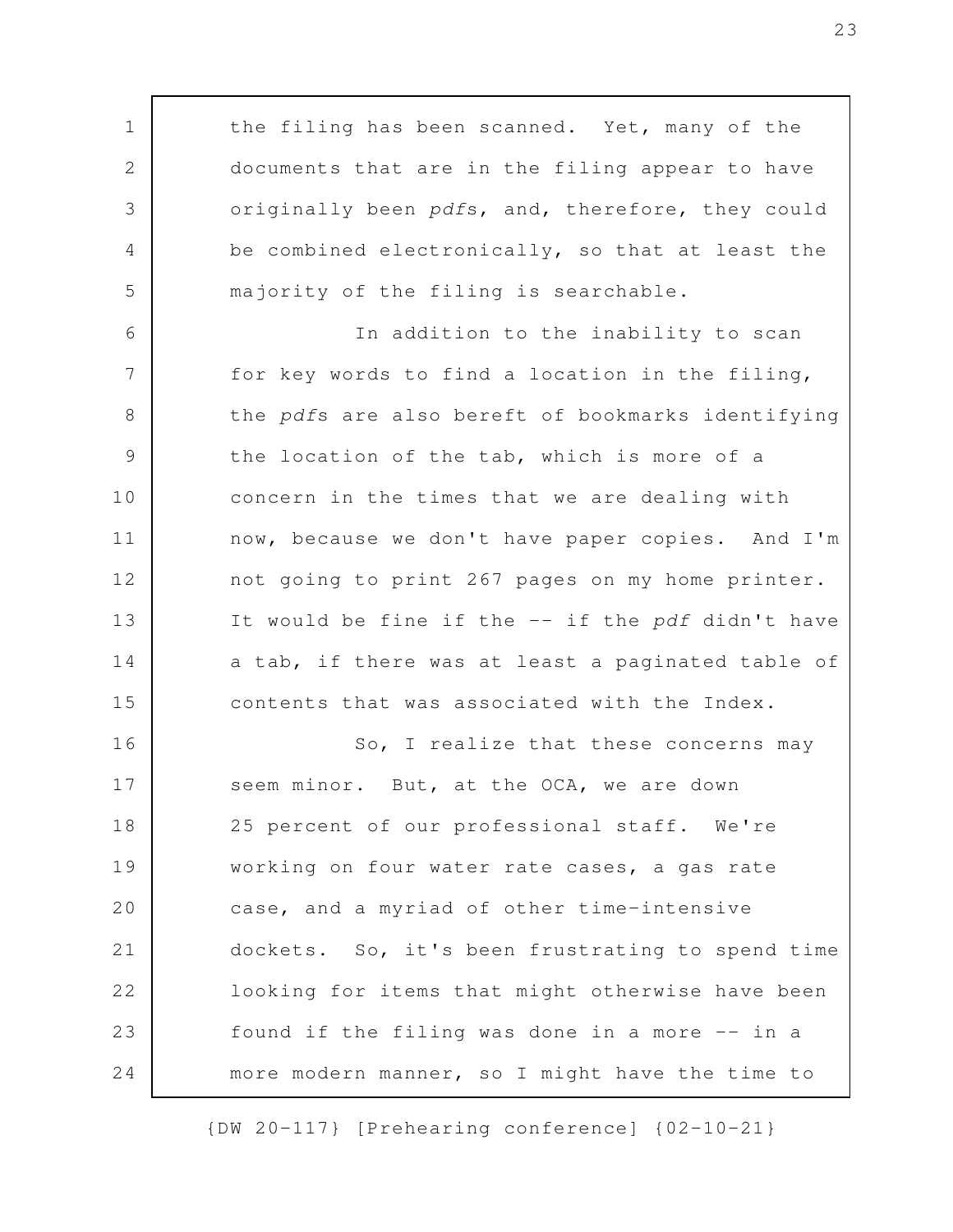deal with the more substantive issues. So, I would humbly ask if the Commission could provide direction to the Company to provide a filing that increases the searchable content of the *pdf*, and includes an index with pagination or a table of contents. On the substantive issues, we are developing our positions, and look forward to working with all the parties. Particularly look forward to working with the Company and the Staff to gather more information, and find a solution that meets the needs of residential ratepayers for safe and reliable water at reasonable rates. Thank you very much. CHAIRWOMAN MARTIN: Okay. Thank you, Ms. Shute. Commissioner Bailey, do you have questions of Ms. Shute? *(Commissioner Bailey indicating in the negative.)* CHAIRWOMAN MARTIN: Okay. CMSR. BAILEY: But I would like to hear the Company's response to a request for a searchable *pdf*, because I find that helpful as well? 1 2 3 4 5 6 7 8 9 10 11 12 13 14 15 16 17 18 19 20 21 22 23 24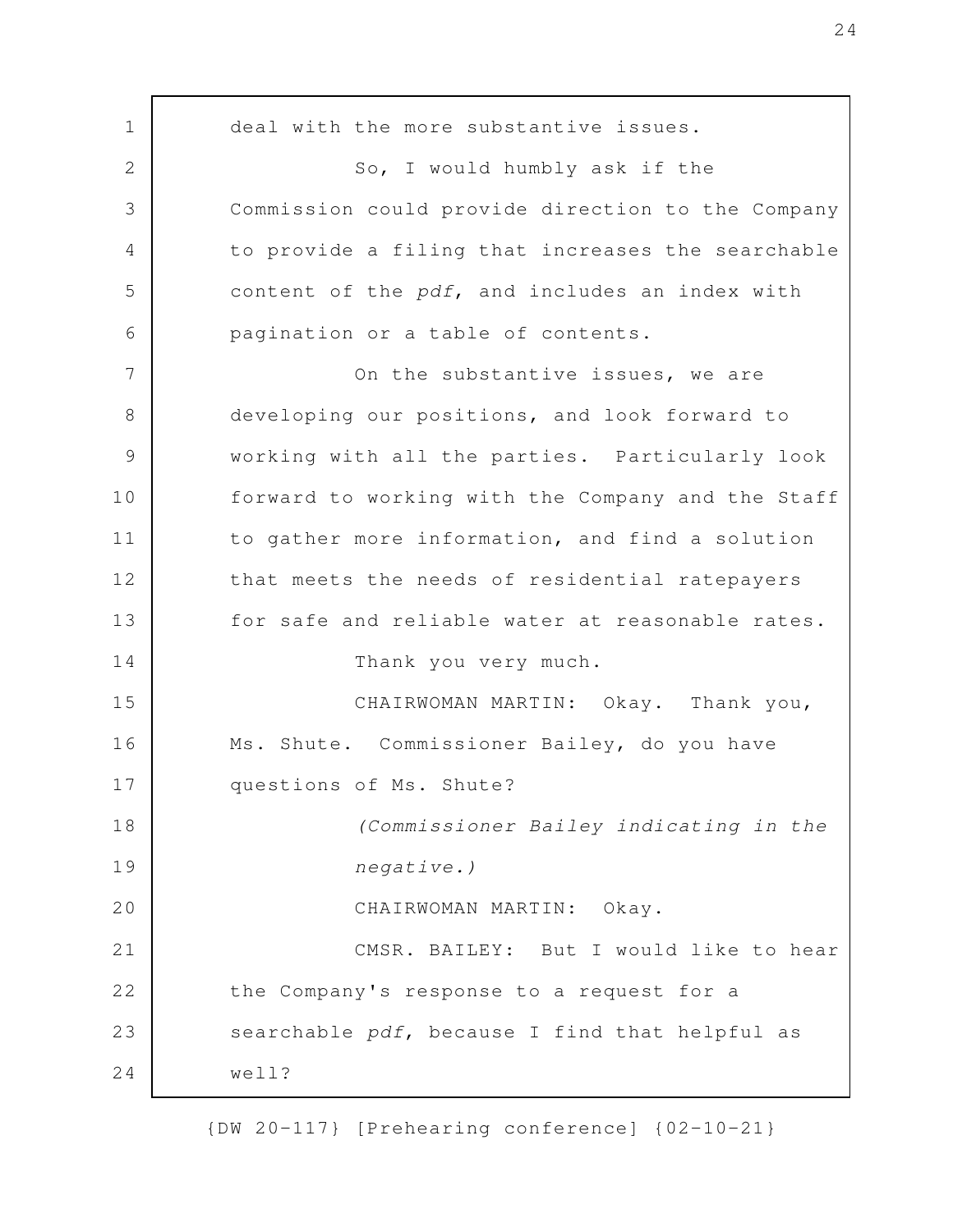MR. AUGERI: Sure. The issue is two-fold. A searchable, yet confidential, *pdf*, where it's  $-$  some of it is going to be deemed confidential and some others, is very difficult to achieve. In fact, we went through that. So, to the extent that, you know, we, obviously, want to provide a solution to the OCA. It may be -- I mean, we'll look into it further to see if that's achievable in such a large document, where you can search only parts of the areas. It may be that the solution is to provide them with a hard copy. And I know, under the current order, we're not supposed to be doing that. But the alternative may not even be possible. So, we're glad to do whatever we can, obviously, so that they can substantively respond. But it just may not be, in a document that size, achievable. CMSR. BAILEY: Can't you make the redacted version searchable? MR. AUGERI: I think it's the opposite. I believe it's the -- that's the problem, is the redactable version, to both use the redaction 1 2 3 4 5 6 7 8 9 10 11 12 13 14 15 16 17 18 19 20 21 22 23 24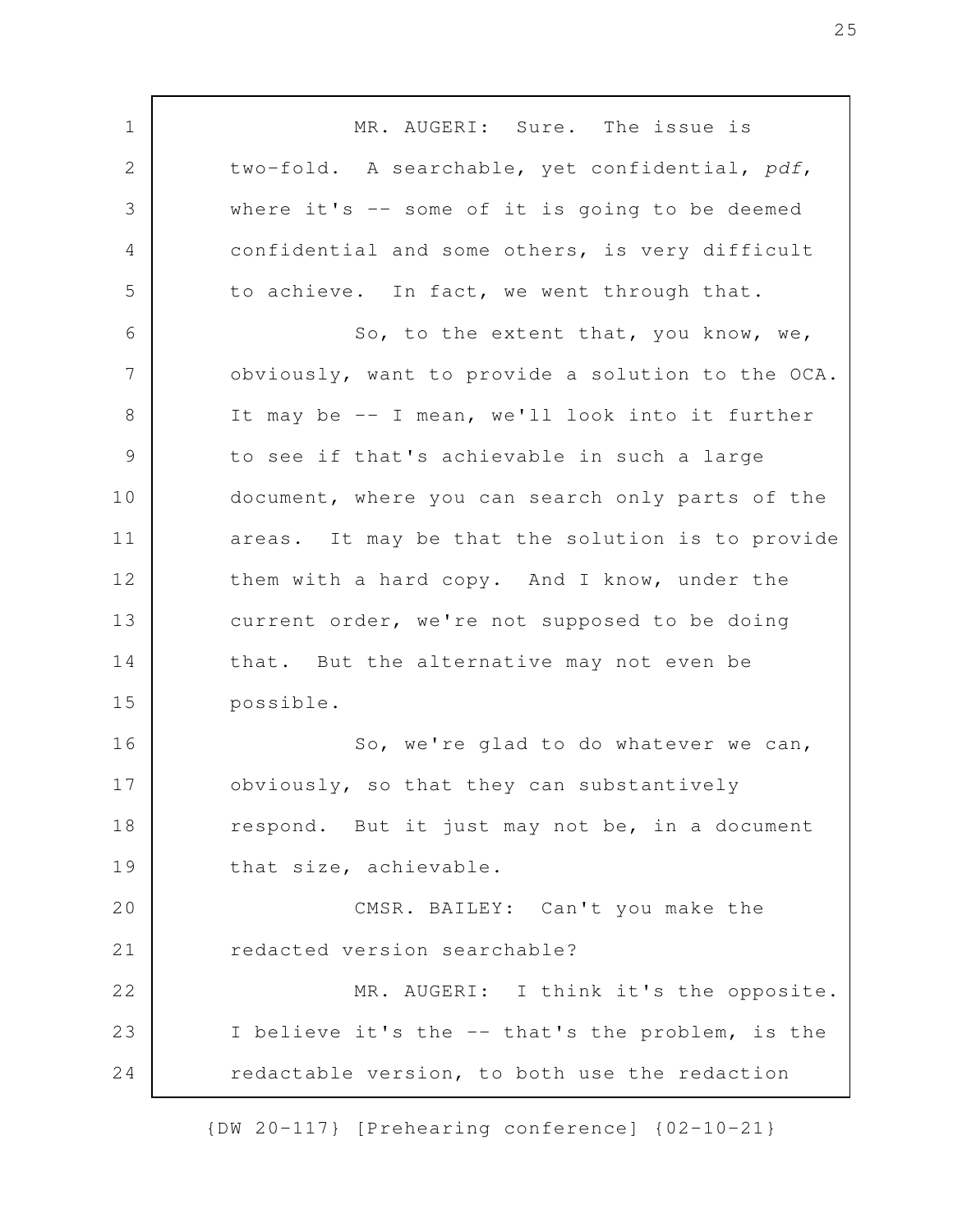feature of the *pdf* and then make it searchable is the issue. The non-redactable potentially - well, I guess I'll say it this way. We'll certainly try to resolve that issue. And, if it's at all humanly possible, and, if not, or if we can't do that, because of the swaths of what is redacted, then we can either report back or just provide an actual paper copy with all of the indexes that was provided. CHAIRWOMAN MARTIN: Rather than spend too much time debating this now, I'd suggest that the parties discuss this at the technical session, and Staff assist in coming up with a reasonable solution. And, if not able to do so, please let us know. I do think it is important, right now, given the limited resources of not only the OCA, but the PUC, to make it manageable to get to all of that information. MR. AUGERI: Absolutely. Happy to do that. CHAIRWOMAN MARTIN: Okay. Thank you. And Mr. Tuomala. MR. TUOMALA: Thank you, Madam 1 2 3 4 5 6 7 8 9 10 11 12 13 14 15 16 17 18 19 20 21 22 23 24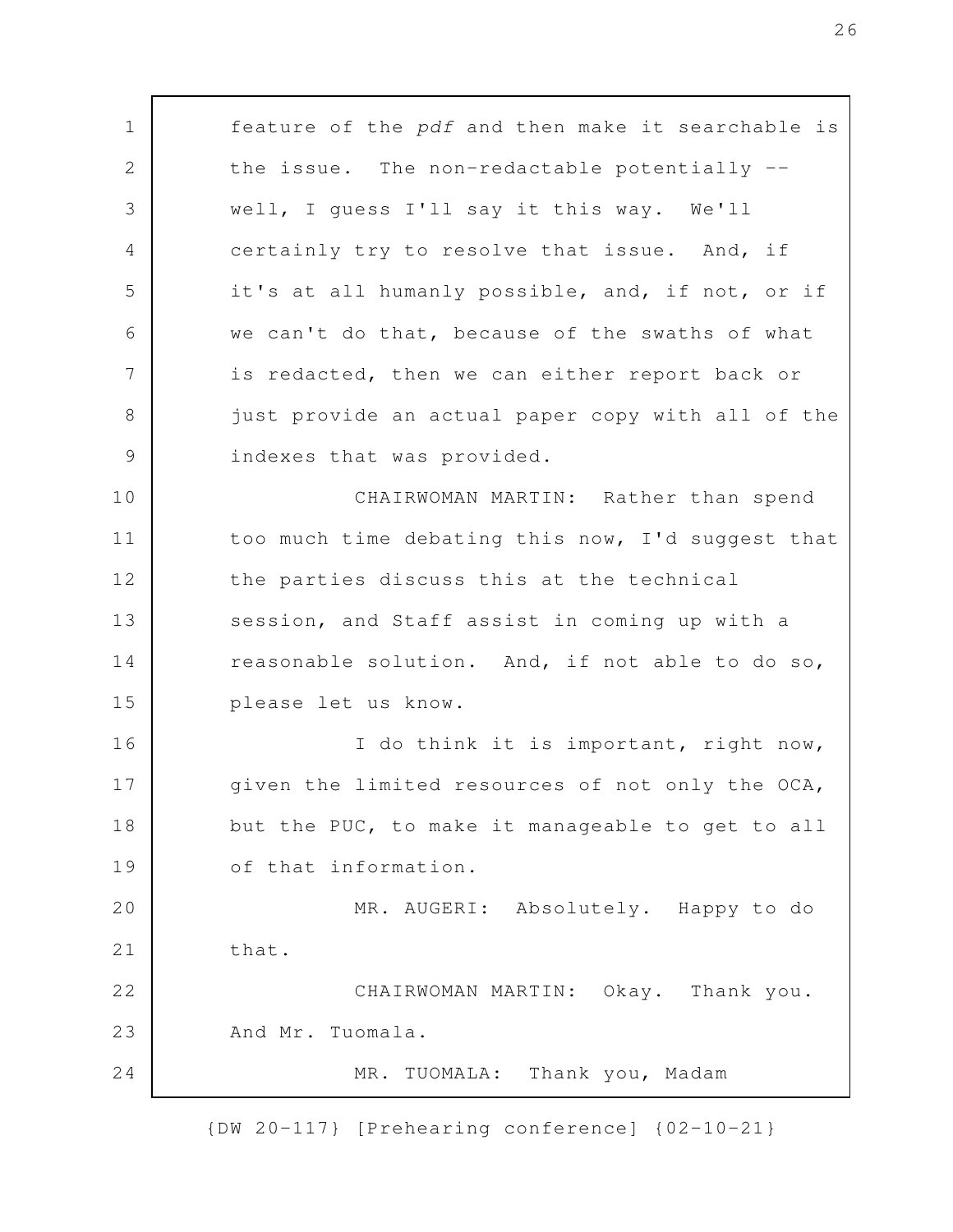Chairwoman.

1

2

3

4

5

6

Staff has begun its preliminary review of the Company's filing. And a number of the high-level issues, all of the parties have already touched upon. But I will give our list right now.

We're preliminarily looking into the prudency of HAWC's participation in the Southern New Hampshire Regional Water Interconnection Project that the parties have spoken about. And we'll certainly be looking into the cost of service studies that were referred to by both the Town and Ms. Steele. 7 8 9 10 11 12 13

Looking into the 0.25 percent adder to the ROE for what the Company deems exemplary performance. The WICA, the Water Infrastructure and Conservation Adjustment surcharge that the Company had spoken about. 14 15 16 17 18

There's also some proposed tariff amendments. One, in particular, that concerns the Merrimack Source Development Charge for water supplied by Manchester Water Works we're going to be looking into. The inclining block rate for the single family residential customers. Again, 19 20 21 22 23 24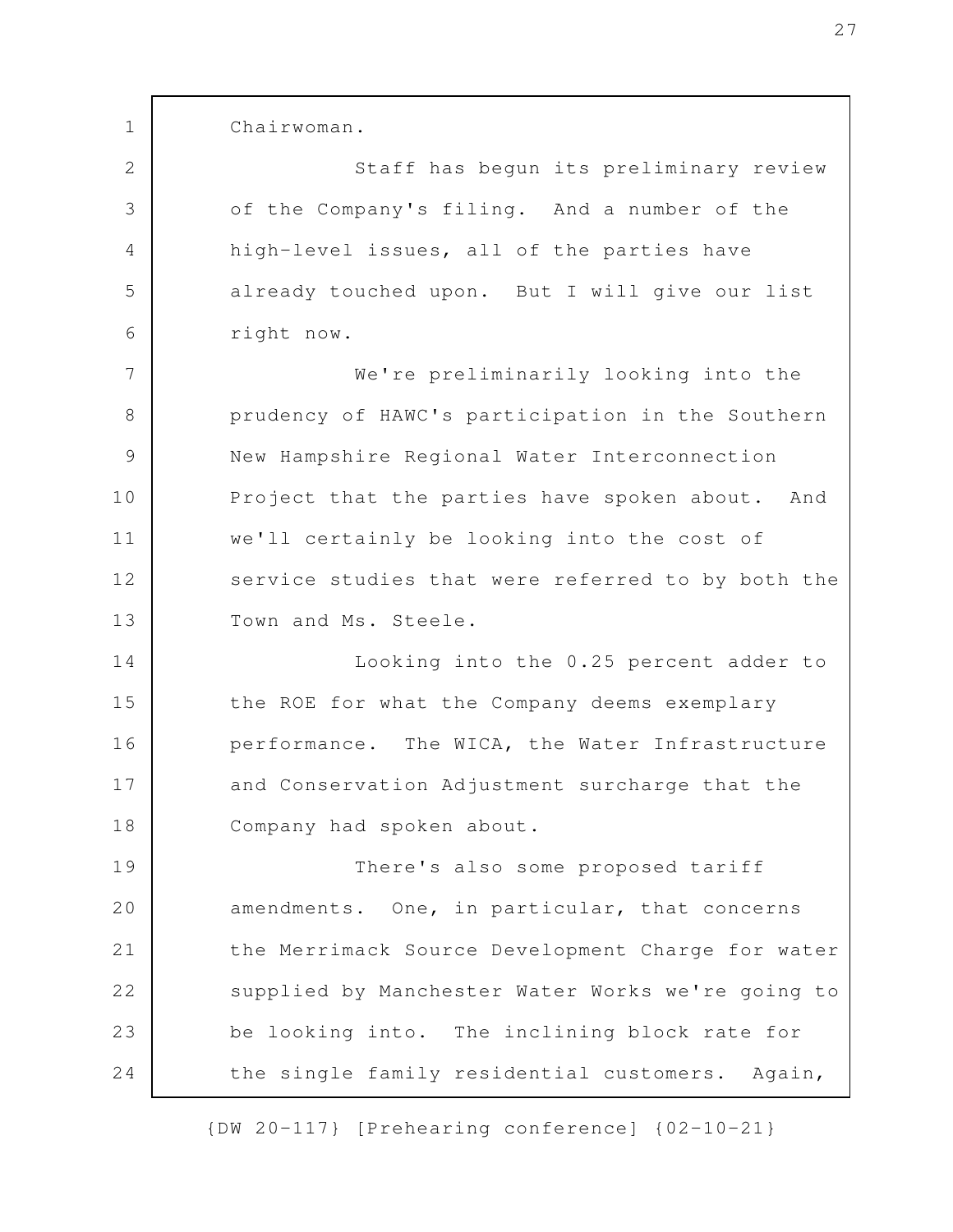that's tied to the cost of service study, but Staff will be exploring that. And, as a preliminary matter we hope to address today, other than the procedural schedule, which we would like to come to agreement with the parties, at the technical session today we'll be addressing their request for temporary rates, which, at this point, is an increase in the consumption charge, from \$6.11 per ccf consumed to \$7.22 per ccf consumed. And, again, as I stated, we look forward to working with all parties, and discussing these matters, including, as the Commission has directed, for us to hopefully come to a solution about a searchable document for everyone, because Staff supports that as well. It makes everyone's life easier. And we hope to have a productive session following the prehearing conference. Thank you. CHAIRWOMAN MARTIN: Thank you, Mr. Tuomala. I would ask, too, in the technical session, if you can address the concerns that 1 2 3 4 5 6 7 8 9 10 11 12 13 14 15 16 17 18 19 20 21 22 23 24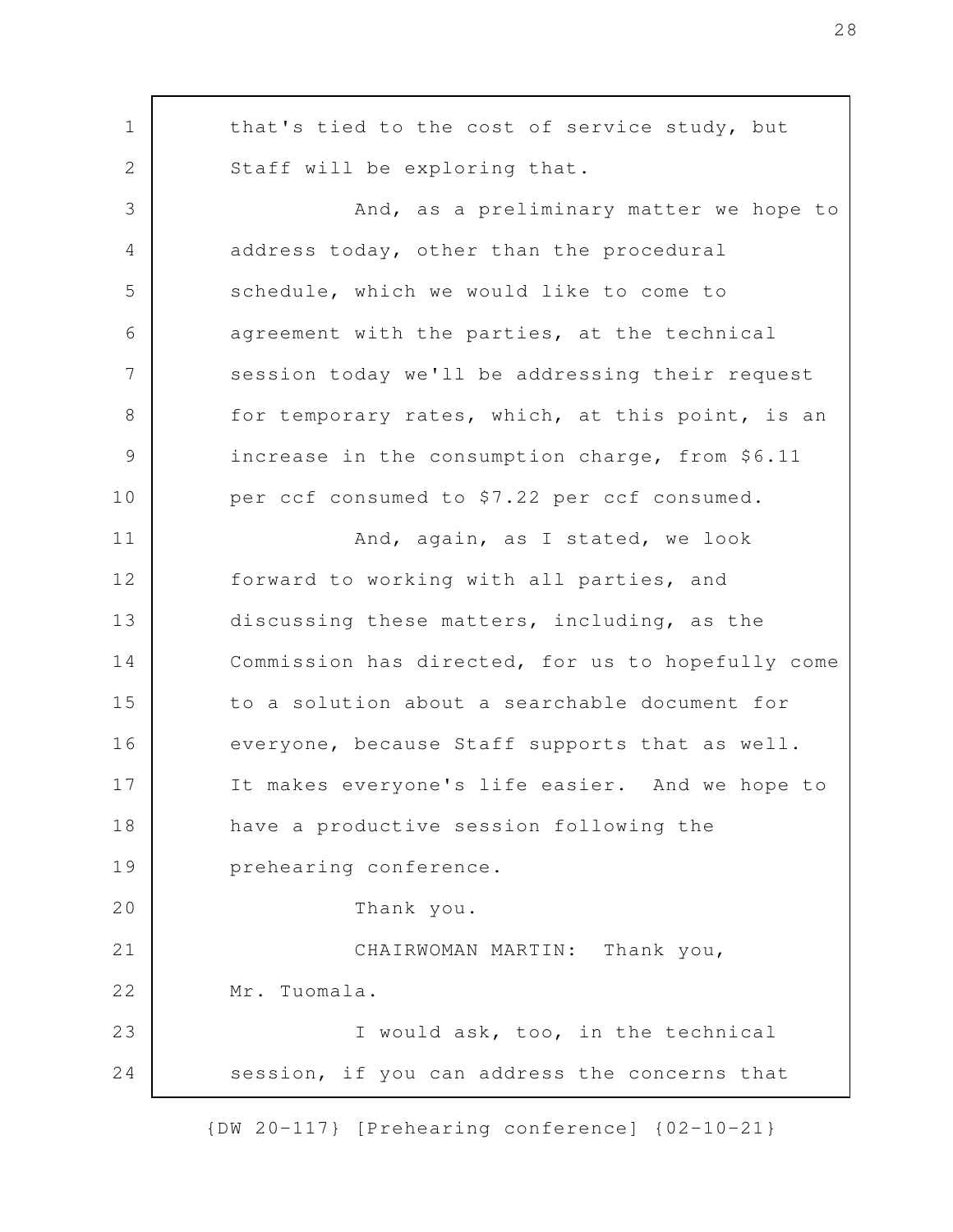Ms. Shute raised related to the confidentiality motion, so that she is in a position to either file an objection or not. And, Ms. Shute, I assume you will file a written objection, after you receive that information, if there is -- MS. SHUTE: Yes, Chairwoman. Yes. Thank you. CHAIRWOMAN MARTIN: Thank you. Commissioner Bailey, did you have questions for Mr. Tuomala? CMSR. BAILEY: No. Thank you. CHAIRWOMAN MARTIN: And, Mr. Baldwin, I saw that you had your hand up. Did you have something to add? MR. BALDWIN: Yes. I just have a question for Mr. Tuomala. So, if I got you  $-$  I have it correct, the figures that you have, is that applying, the temporary increase, is that also for commercial, too? CHAIRWOMAN MARTIN: Mr. Baldwin? MR. BALDWIN: Yes. CHAIRWOMAN MARTIN: I'm going to ask 1 2 3 4 5 6 7 8 9 10 11 12 13 14 15 16 17 18 19 20 21 22 23 24